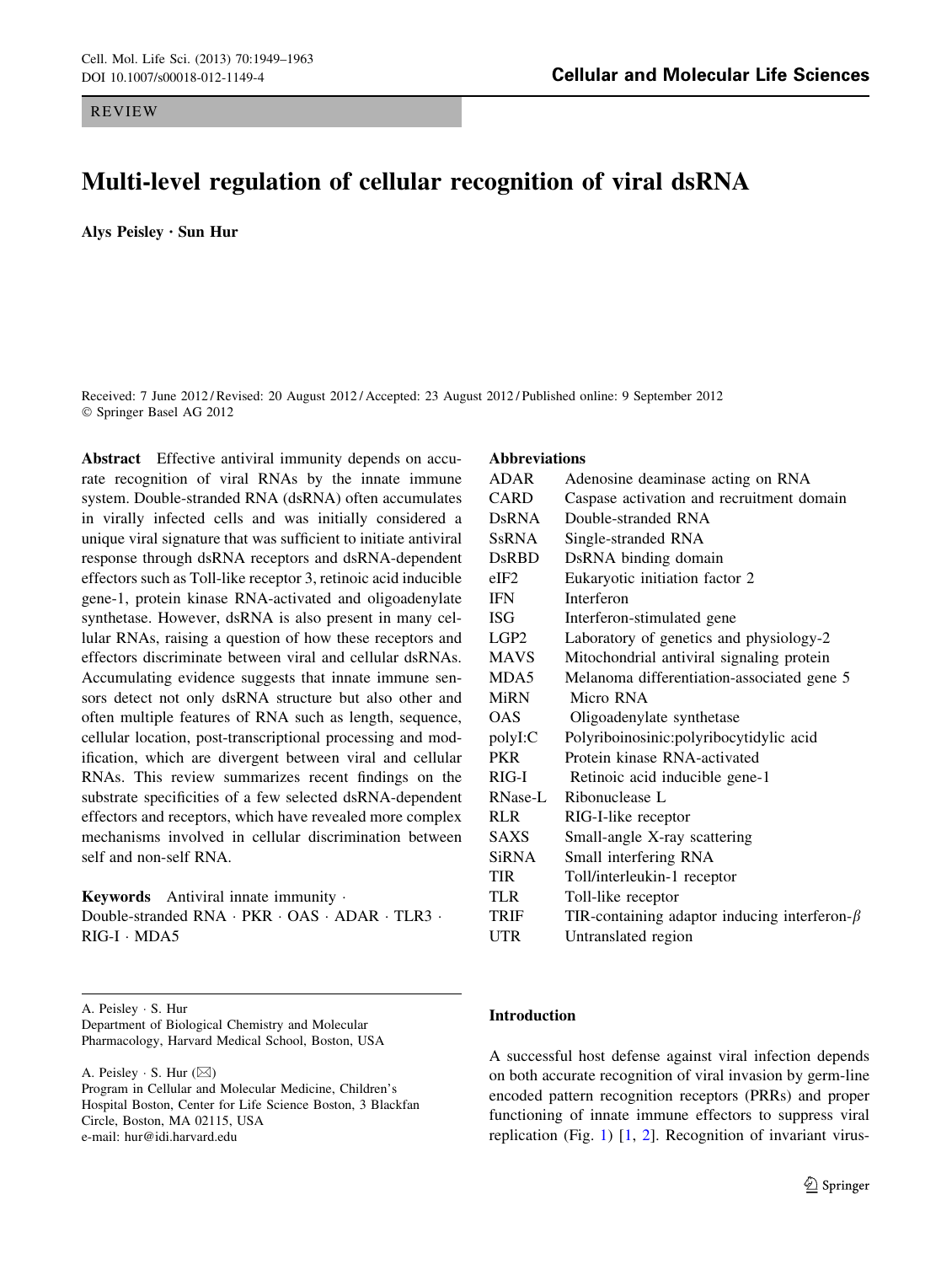<span id="page-1-0"></span>

Fig. 1 Schematic diagram of cellular responses to viral dsRNA. Upon viral infection, viral dsRNA is recognized by pattern recognition receptors (PRRs) such as RIG-I, MDA5, and TLR3, which stimulate expression of type I interferons (e.g., IFN $\alpha/\beta$ ) via IRF3/7 or NF- $\kappa$ B pathways. Expressed IFN $\alpha/\beta$  cytokines are secreted into the extracellular space and stimulate interferon receptors in an auto or

paracrine manner, which in turn activates the JAK/STAT signaling pathway to up-regulate expression of interferon-stimulated genes (ISGs). ISGs include PRRs such as RIG-I and MDA5, as well as antiviral effector proteins such as OAS and PKR, which suppress global protein synthesis and establish the antiviral state

associated molecular patterns by PRRs activates signaling pathways to generate antiviral cytokines including, but not limited to, the type I interferons (e.g., IFN $\alpha/\beta$ ). These cytokines in turn stimulate the expression of a series of interferon-stimulated genes (ISGs), such as antiviral effector proteins, to establish antiviral states in infected and neighboring cells (Fig. 1)  $[1, 3]$  $[1, 3]$  $[1, 3]$  $[1, 3]$  $[1, 3]$ , and activate appropriate adaptive immune response [\[4](#page-11-0)]. In vertebrates, several of these receptors and effectors regulate their signaling activity and effector functions, respectively, in a manner dependent on viral RNA binding (Fig. 1) [[1,](#page-11-0) [2](#page-11-0)]. Such viral RNA-specific PRRs include the Toll-like receptors (TLRs) 3 and 7–8 and the retinoic acid inducible gene-1 (RIG-I) like receptors (RLRs), RIG-I and melanoma differentiation-associated gene 5 (MDA5) [[2\]](#page-11-0). Viral RNA-dependent antiviral effectors include protein kinase RNA-activated (PKR), oligoadenylate synthetase (OAS) and adenosine deaminase acting on RNA (ADAR) [[5](#page-11-0)]. With the exception of TLR7 and 8, which recognize viral single-stranded RNAs (ssRNAs), these cellular receptors and effectors were shown to recognize double-stranded RNA (dsRNA). As dsRNA structure had been thought to be a unique feature of viral RNAs, it had been widely accepted that dsRNA binding alone is sufficient to activate their respective antiviral functions.

The dsRNA duplex adopts an A-form helix that is distinct from the typical B-form helix of dsDNA. The major groove of dsRNA is narrower and deeper than that of dsDNA  $(4 \text{ vs. } 11-12 \text{ Å width})$ , whereas the minor groove of dsRNA is wider and shallower than dsDNA (10–11 vs.  $6 \text{ Å}$  width)[[6\]](#page-11-0). This distinct configuration of the phosphate

backbone of dsRNA along with the unique  $2'$  hydroxyl groups exposed in the minor groove can be specifically recognized by conserved protein motifs such as dsRNA binding domain (dsRBD) motifs in PKR and ADAR [\[7](#page-11-0), [8](#page-11-0)]. In particular, the narrow major groove, which contains sequence-specific information and is a common site of interaction between protein and dsDNA [\[9](#page-11-0)], does not allow insertion of protein to interact with dsRNA bases. Accordingly, protein–dsRNA interaction is largely mediated by the minor groove, which contains degenerate sequence information, and the phosphate backbone, thus is generally RNA sequence-independent [[7\]](#page-11-0).

Recent studies on the human transcriptome revealed that dsRNAs, originally thought not to be expressed in the cell, are generated in the form of secondary structures in pre and mature micro or small interfering RNAs (miRNAs or siRNAs) [[10,](#page-11-0) [11](#page-11-0)], and in the form of long duplexes formed by inverted repeat sequence elements [[12,](#page-11-0) [13](#page-11-0)] or sense– antisense hybrids [\[14](#page-11-0), [15\]](#page-11-0). These observations raise a question about the viral selection mechanism of receptors and effectors previously thought to discriminate between viral and cellular origin solely on the basis of presence of dsRNA structure. Recent data suggests that viral RNA receptors and effectors can recognize other features of RNA, in addition to duplex structure such as  $5'$  or  $3'$ functional groups, post-transcriptional modification, length, tertiary structure, and in some cases, sequence [\[18](#page-11-0)– [23](#page-12-0)]. This sensitivity to multiple other features of RNA is likely important for robust and accurate discrimination between cellular and viral dsRNAs. It also provides an explanation for how some cellular or viral dsRNAs act as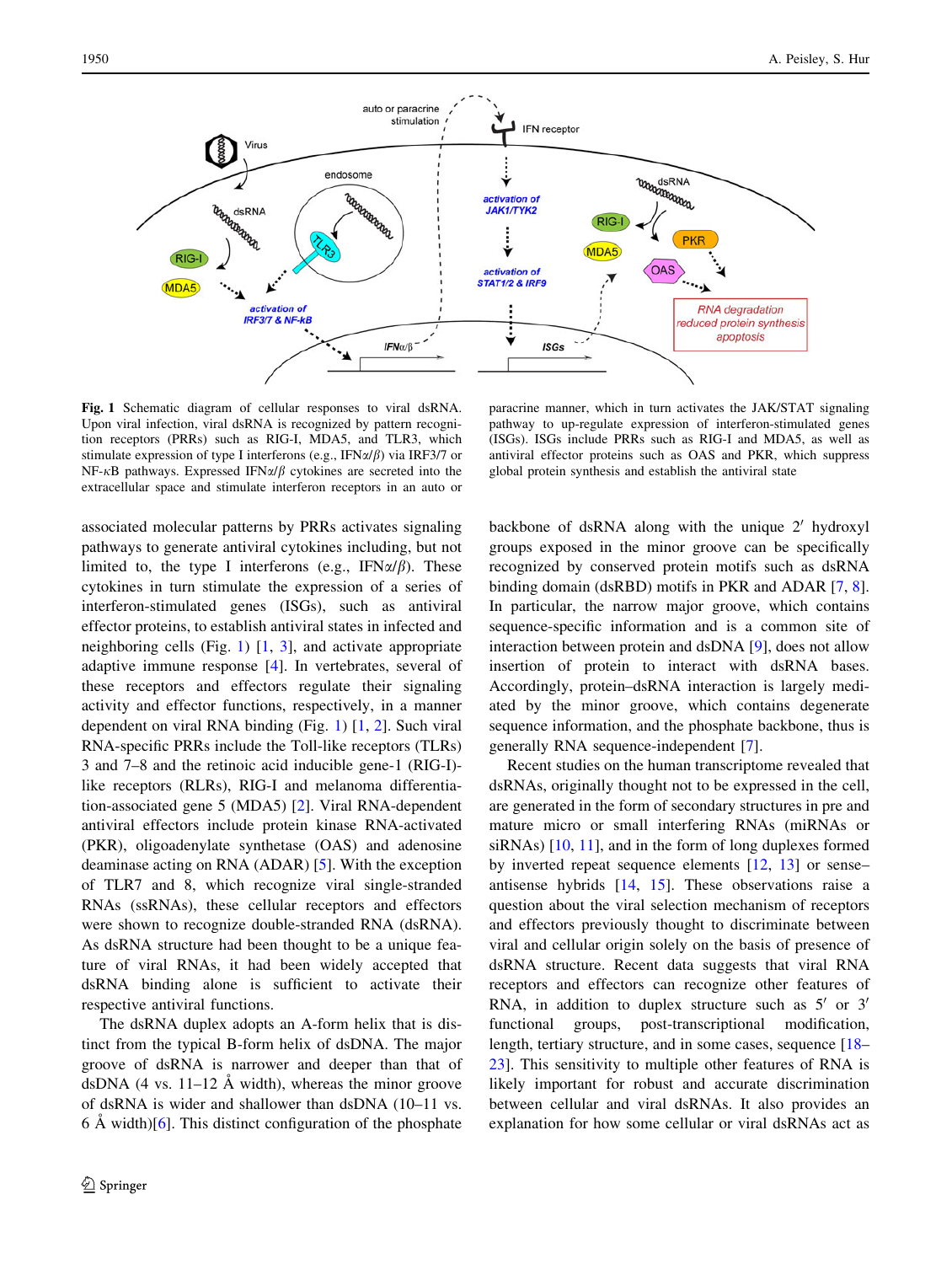<span id="page-2-0"></span>antagonists rather than agonists for dsRNA receptors and effectors [\[16](#page-11-0), [17](#page-11-0)]. It remains to be addressed, however, how these proteins interact with dsRNA in a manner that allows for simultaneous recognition of multiple, seemingly disparate features of RNA to bring about self versus nonself discrimination. In this review, we will discuss multilayered aspects of RNA specificity and the structural and biochemical mechanisms of dsRNA-dependent effectors (PKR, ADAR, and OAS) and receptors (TLR3, RIG-I, and MDA5). More detailed reviews on the biological functions of each of these proteins can be found elsewhere.

#### Protein kinase RNA-activated (PKR)

PKR is a cytoplasmic Ser/Thr protein kinase that is upregulated by type I interferons and plays an important role in the establishment of an antiviral and antiproliferative cell state in response to viral infection [\[24](#page-12-0)]. PKR consists of two N-terminal tandem dsRBDs and a C-terminal catalytic kinase domain [[11\]](#page-11-0). In the absence of dsRNA, the kinase domain is in the autorepressed, monomeric state [\[25](#page-12-0)]. Binding of dsRNA leads to a conformational change in PKR, which is believed to release the catalytic domain from the autoinhibitory dsRBDs. Binding to dsRNA also brings multiple PKR molecules into close proximity, which enables transphosphorylation of PKR at several Ser or Thr residues throughout the protein [\[26–28](#page-12-0)]. Phosphorylated PKR then dissociates from dsRNA [[29\]](#page-12-0), and functions as a constitutively active kinase that in turn phosphorylates serine 51 of eukaryotic translational initiation factor (eIF2 $\alpha$ ) and suppresses global protein synthesis by blocking translation initiation (Fig. 2a) [\[24\]](#page-12-0).

How PKR specifically recognizes dsRNA has been extensively studied using a variety of biophysical and biochemical methods. High affinity binding of PKR requires cooperative actions of the two dsRBDs [\[30](#page-12-0)] and a minimum dsRNA length of  $\sim$  16 bp [\[31](#page-12-0)]. Stimulation of the kinase activity of PKR, however, requires  $\sim$ 33-bp dsRNA, which is consistent with the minimal length required for dimerization [[32\]](#page-12-0). No atomic level structure is currently available for PKR dsRBDs in complex with dsRNA, but structures of other homologous dsRBDs provide some insight into the dsRNA recognition mechanism of PKR. Crystal structures of dsRBD of RNaseIII and RNA-binding protein A (Xlrbpa) showed that each dsRBD binds to one face of dsRNA spanning  $\sim$  16 bp (Fig. 2b) [\[33](#page-12-0), [34](#page-12-0)]. The primary contacts are made with the phosphate backbone and  $2'$  hydroxyl groups of the minor groove. No protein structure is inserted into the major groove, consistent with sequence-independent recognition of dsRNA. Many of the residues in RNaseIII and Xlrbpa dsRBDs that interact with dsRNA are conserved in PKR dsRBD, suggesting the possibility of a similar dsRNA–dsRBD interaction mode. The relative orientation of the two dsRBDs of PKR is as yet unclear. The long linker ( $\sim$ 20 amino acid) between the two dsRBDs are disordered in the absence of dsRNA, but undergoes a conformational change upon binding to 23-bp hairpin RNA as evidenced from the large chemical shift [[30\]](#page-12-0). This could be possibly due to direct binding of RNA to the linker region or an indirect conformational change propagated from dsRBDs upon interaction with dsRNA.

How does PKR avoid recognition of other cellular dsRNAs? It was previously proposed that the  $\sim$ 33-bp requirement prevents cellular RNAs containing short duplex regions, such as miRNAs or siRNAs, from

Fig. 2 a Schematic of dsRNAdependent effector functions of PKR. **b** Structure of ribonuclease III dsRBD in complex with dsRNA (PDB: 2EZ6) [\[34\]](#page-12-0). No structure is currently available for PKR dsRBD in complex with dsRNA. Protein residues interacting with dsRNA are colored blue for basic residues and red for acidic residues. The minor and major grooves are indicated by m and M, respectively. c Summary of PKR-stimulatory and suppressive features of RNA

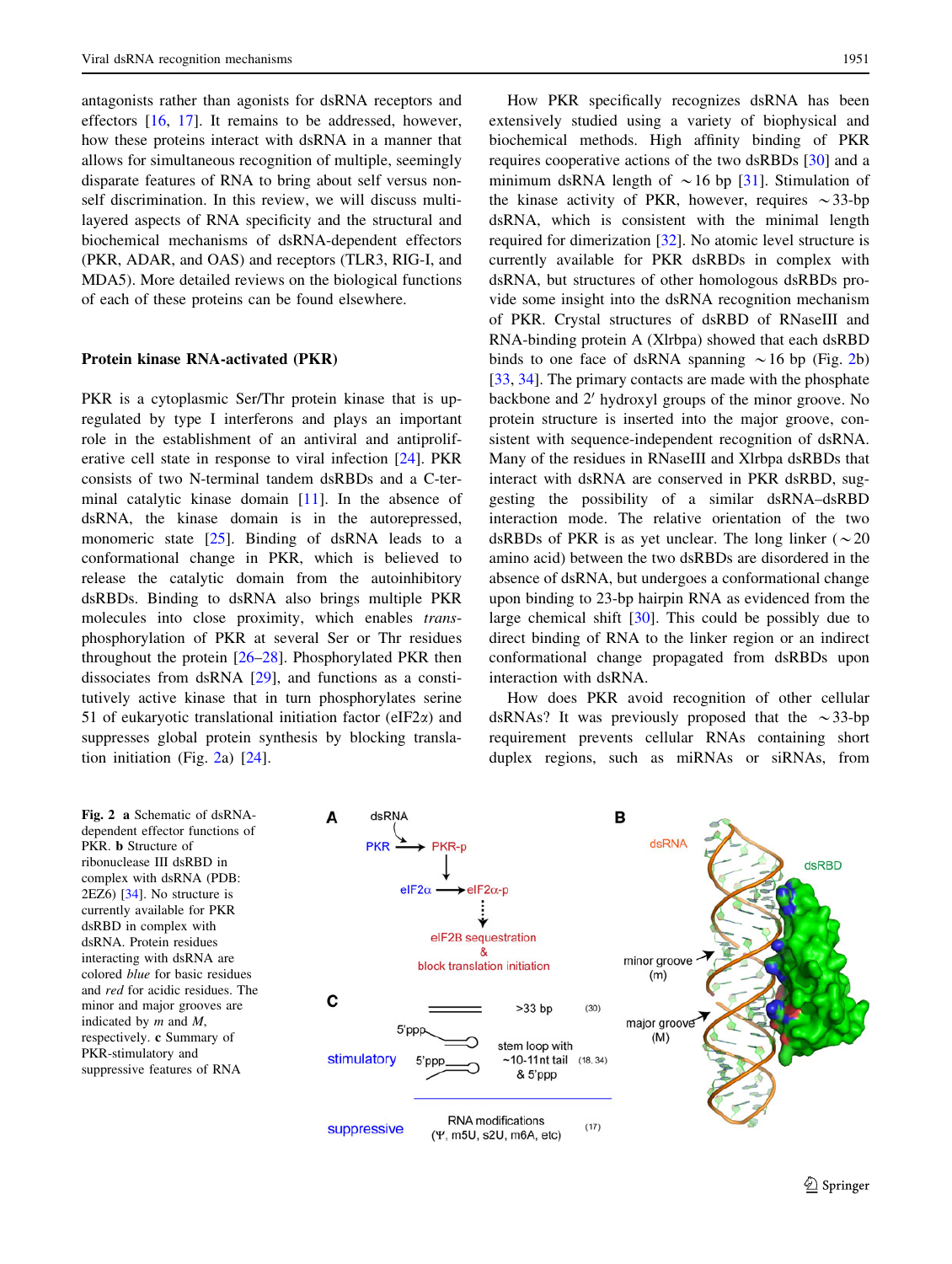<span id="page-3-0"></span>activating PKR. However, recent studies revealed more complex RNA selectivity of PKR beyond recognition of a simple dsRNA structure (Fig. [2](#page-2-0)c). The  $5'$  untranslated region (UTR) of IFN- $\gamma$  mRNA folds into a complex tertiary structure that forms a coaxially stacked 33-bp stem, which then activates PKR [\[35](#page-12-0)]. In addition, an RNA library selection experiment revealed that a short ( $\sim$  16-bp) stemloop of ssRNA can activate PKR as well as a perfect duplex RNA longer than 33 bp [[36\]](#page-12-0). Unlike long dsRNA, these short stem-loops require a  $\sim$  10-nt single-stranded tail at either the  $5'$  or  $3'$  end and a triphosphate group at the  $5'$  end to activate PKR  $[20]$  $[20]$ . In addition, some post-transcriptional modifications, such as pseudouridine and 5-methyluridine, which are known to preserve the RNA secondary structure, abolish or diminish the PKR-stimulatory activity of ssRNA containing short stem-loop [[19\]](#page-11-0). As most cellular RNAs undergo extensive post-transcriptional modifications and  $5'$  processing in the nucleus, which removes the  $5'$  triphosphate group present in all nascent transcripts, the sensitivity of PKR to the  $5'$  triphosphate group and modified nucleotides provides an explanation for how PKR avoids inappropriate activation by cellular ssRNAs with secondary structures. However, it remains to be understood how PKR utilizes dsRBDs to recognize ssRNA tails and the  $5'$  triphosphate group, how it discriminates among ssRNAs on the basis of nucleotide modification and whether it undergoes similar dimerization upon binding to hairpin-containing ssRNA as with dsRNA.

#### Adenosine deaminase acting on RNA (ADAR)

ADAR is an RNA-modifying enzyme that converts adenosine to inosine (I) within dsRNA by hydrolytic

Fig. 3 a Schematic of dsRNAdependent effector functions of ADAR. b Summary of RNA specificity of ADAR. Examples of site-specific editing targets include the Q/R and R/G sites of GluR-B pre-mRNA. c Structure of ADAR2 dsRBDs in complex with a RNA stem-loop containing the R/G editing site of the GluR-2 pre-mRNA (PDB: 2L3J [[73](#page-13-0)]). Protein residues interacting with dsRNA are shown in a stick representation and the flexible linker connecting between the two dsRBDs is represented by a dotted line. The minor and major grooves are indicated by  $m$  and  $M$ , respectively

deamination (Fig. 3a) [[37\]](#page-12-0). This A-to-I conversion is one of many processes commonly referred to as RNA editing. ADAR recognizes dsRNA structure using one to three dsRBDs depending on the organism and the isotype [\[38](#page-12-0)]. Mammals express three isotypes of ADAR isotypes 1 and 2 display editing activity and are ubiquitously expressed, whereas isotype 3 lacks a demonstrable editing activity and its expression is limited to the central nervous system [\[39](#page-12-0)]. Adenosine editing by ADAR1 and 2 can occur in either a site-specific or non-specific manner depending on the target dsRNA structure (Fig. 3b) [[40–42\]](#page-12-0). In a perfect duplex RNAs, A-to-I editing is non-specific, and can occur for up to  $\sim$  50 % of adenosines [[41,](#page-12-0) [43\]](#page-12-0). On the other hand, for an imperfect duplex RNA with bulges or mismatches, A-to-I editing occurs in a more restricted manner that is often sequence-dependent [\[44](#page-12-0), [45](#page-12-0)]. The best-studied examples of those site-specific targets include the Q/R and R/G sites within mRNAs encoding glutamate receptors (GluR) and serotonin receptor (5-HT2cR) [\[46](#page-12-0), [47\]](#page-12-0). Since inosine pairs with cytidine, ADAR-mediated editing results in an inosine–uridine mismatch, which decreases the stability of the duplex [\[48](#page-12-0)]. Inosine is also read as guanosine by the cellular ribosome, spliceosome, and viral RNA-dependent RNA polymerase, and thus A-to-I editing can alter proteincoding potential, mRNA splicing pattern, and can be propagated into viral genomes (Fig. 3a) [\[37](#page-12-0), [49](#page-12-0)].

The effect of RNA editing by ADAR on virus and antiviral immunity appears complex and depends greatly on specific cell types and viruses [\[50](#page-12-0)]. A splice variant of ADAR1, p150, is up-regulated upon interferon stimulation and was shown to suppress replication of measles virus and virus-induced cytotoxicity [\[51](#page-12-0)]. Although the precise mechanism for the antiviral function of p150 is not clear, extensive mutations of A-to-G and U-to-C were observed

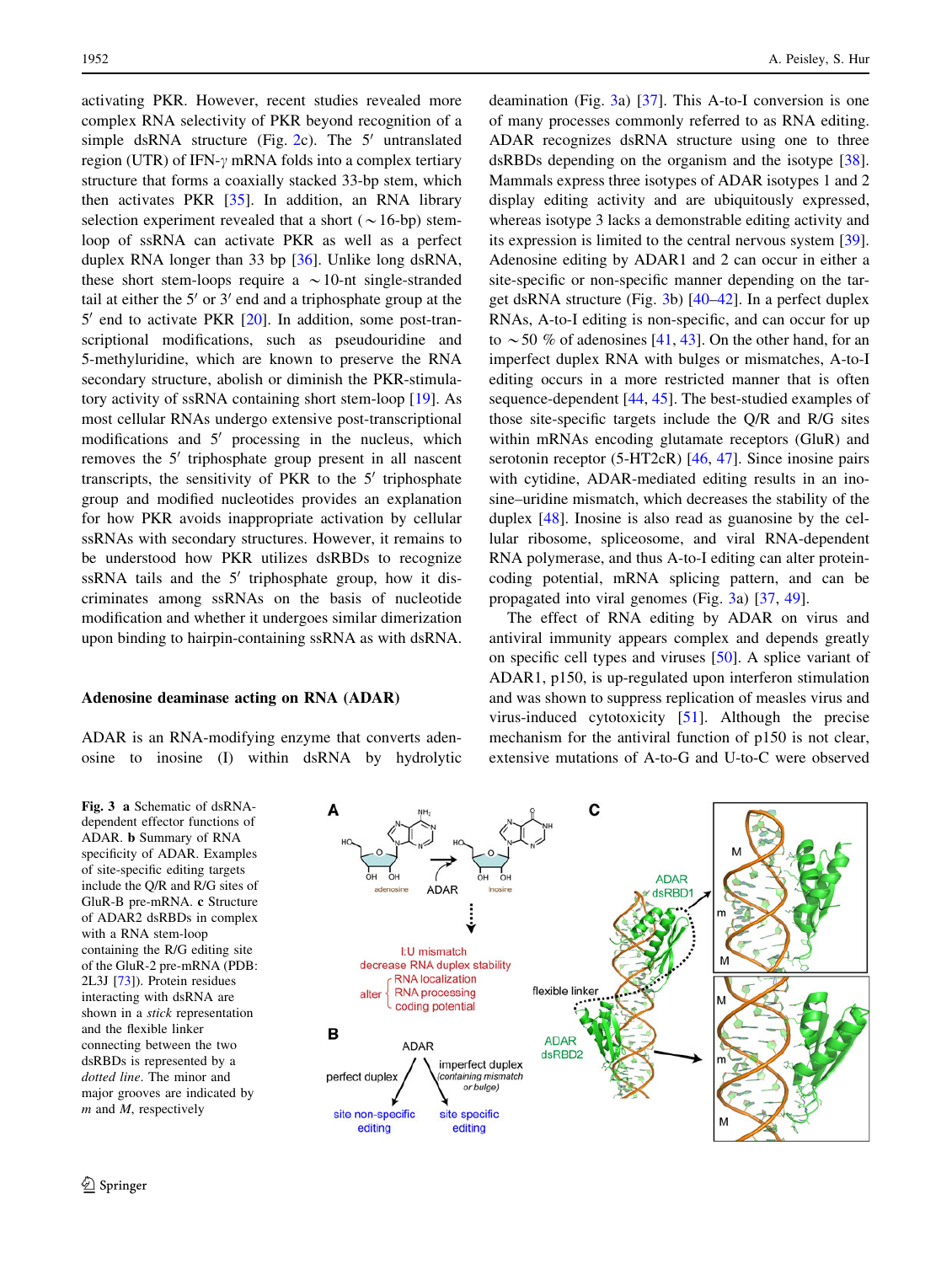in the measles virus genome [[52\]](#page-12-0). Similar antiviral effects of p150 were observed with influenza A, Newcastle disease, and Sendai viruses [[51\]](#page-12-0). However, not all viruses are negatively affected by ADAR1 as positive effects have also been observed [\[53–55](#page-12-0)]. For example, site-selective editing of hepatitis D virus mRNA by ADAR is essential for proper synthesis of a viral protein, HDAg-L [[56,](#page-12-0) [57\]](#page-12-0). In the case of vesicular stomatitis virus, ADAR helps viral replication in a manner independent of its editing activity, but rather by antagonizing PKR [[53,](#page-12-0) [54](#page-12-0)]. In addition, recent studies showed that inosine containing dsRNAs can inhibit activation of IRF3 and therefore the downstream interferon signaling pathway, possibly by functioning as competitive inhibitors of RIG-I and MDA5 [[17\]](#page-11-0). While it is clear that ADAR is involved in determining the fate of host–virus interaction, how exactly ADAR exerts pro- and anti-viral effects and how these seemingly opposing functions are coordinated remain to be investigated in the future studies.

ADAR-mediated RNA editing is not limited to viral RNAs, but also occurs relatively frequently for cellular RNAs as evidenced by recent transcriptome analyses [[37,](#page-12-0) [58,](#page-12-0) [59](#page-12-0)]. The examples include  $\sim$  70-nt-long pre-miRNAs [\[58](#page-12-0), [60\]](#page-12-0) and inverted Alu elements, which fold into a nearperfect duplex of  $\sim$  250–300 bp [\[12](#page-11-0), [61\]](#page-12-0). The precise biological consequences of these RNA-editing events are still incompletely understood, but are likely to be multifaceted through their effects on RNA stability, function, and subcellular localization [\[37](#page-12-0), [49,](#page-12-0) [62–65\]](#page-12-0). It is also tempting to speculate that editing could prevent aberrant activation of the dsRNA-dependent innate immune system by disrupting the long duplex structures present among the cellular RNAs. Interestingly, deletion of ADAR1 in hematopoietic stem cells has been shown to increase the level of type I and II interferons [\[66](#page-12-0)], which could be possibly due to the inability of the ADAR knock-out cells to disrupt cellular RNA duplex structures. In whole organisms, ADAR deficiency was shown to cause developmental abnormality in vertebrates [[67](#page-12-0)[–70](#page-13-0)] and behavioral defects in invertebrates [\[71](#page-13-0), [72](#page-13-0)], consistent with an essential and versatile role of ADAR in cellular RNA metabolism.

How does ADAR recognize a specific site on an imperfect duplex RNA while promiscuously modifying a perfect dsRNA? A recent NMR structure of the two dsRBDs of ADAR2 in complex with one of the target sites (R/G site) within GluR-2 mRNA provided an important insight into the sequence-specific dsRNA recognition by dsRBD [\[73](#page-13-0)]. In this structure, the overall interaction between dsRNA and ADAR dsRBD was similar to that seen with other homologous dsRBDs [[33,](#page-12-0) [34](#page-12-0), [74,](#page-13-0) [75](#page-13-0)], i.e., each dsRBD binds to one face of dsRNA, forming an interaction with two successive minor grooves of dsRNA (Fig. [3](#page-3-0)c). The structure also revealed, however, several

unexpected contacts between protein residues and edges of bases in the minor groove at or near the site of mismatch (Fig. [3c](#page-3-0)). Although these interactions appear to depend on the presence of a mismatch and thus are unlikely to occur in a perfect duplex, the structure provides an intriguing example of the potential of the dsRNA minor groove in sequence-dependent interaction with proteins and demonstrates the versatility of dsRBDs in identifying structural irregularities embedded within a dsRNA.

## Oligoadenylate synthetase (OAS)

OAS belongs to a family of template-independent RNA polymerases, which includes the eukaryotic polyadenosine polymerase (PAP) and the class I CCA-adding enzyme (CCA) from Archaea [[76\]](#page-13-0). Mammals express four types of OAS among which three isoforms, OAS1, OAS2, and OAS3, are likely to have evolved from gene duplication. These three members of OAS display an enzymatic activity of linking two ATP molecules (donor and acceptor) via a  $2'$  and  $5'$  phosphodiester bond to synthesize 2',5'-linked oligoadenylates  $[p_xA(2'p5'A)_n; x = 1-3;$  $n > 2$ ] [\[77–79](#page-13-0)]. This 2',5'-linked oligoadenylate then functions as a cofactor to activate a latent ribonuclease, RNase-L. RNase-L degrades both viral and cellular ssR-NAs, such as ribosomal RNAs and mRNAs, with little sequence specificity (typically after UU or UA sites), which results in inhibition of global protein synthesis (Fig. [4a](#page-5-0)) [[80–82\]](#page-13-0). In a normal, resting state, the level of  $2^{\prime},5^{\prime}$ -oligoadenylate is tightly regulated by the enzymes 5'-phosphatase and 2'-phosphodiesterase, which inacti-vates and degrades 2',5'-oligoadenylates, respectively [[83,](#page-13-0) [84](#page-13-0)]. During viral infection, however, the level of OAS is transiently up-regulated by interferon, which results in transient activation of RNase-L and suppression of viral replication [\[79](#page-13-0), [82,](#page-13-0) [85](#page-13-0), [86\]](#page-13-0).

Unlike PKR or ADAR, OAS does not harbor dsRBDs. The crystal structure of OAS revealed a single globular domain, composed of the N-terminal and C-terminal lobes [\[87](#page-13-0)]. Although the structure was obtained without either a donor or an acceptor ATP molecule bound, comparison of the active site of OAS with that of PAP or CCA led to the proposal that the donor ATP binds at the interface between the two lobes (Fig. [4](#page-5-0)b) [[87,](#page-13-0) [88\]](#page-13-0). It is as yet unclear how the acceptor ATP and dsRNA bind, and how dsRNA binding stimulates the catalytic activity of OAS. Based on the location of the positively charged groove on the OAS surface, it was proposed that dsRNA binds across the N and C terminal domains on the opposite side of the ATP binding surface (Fig. [4](#page-5-0)b) [[87\]](#page-13-0). Interestingly, OAS can bind to multiple types of nucleic acids, including non-activating ssRNA with little or no secondary structure [\[89](#page-13-0)]. Based on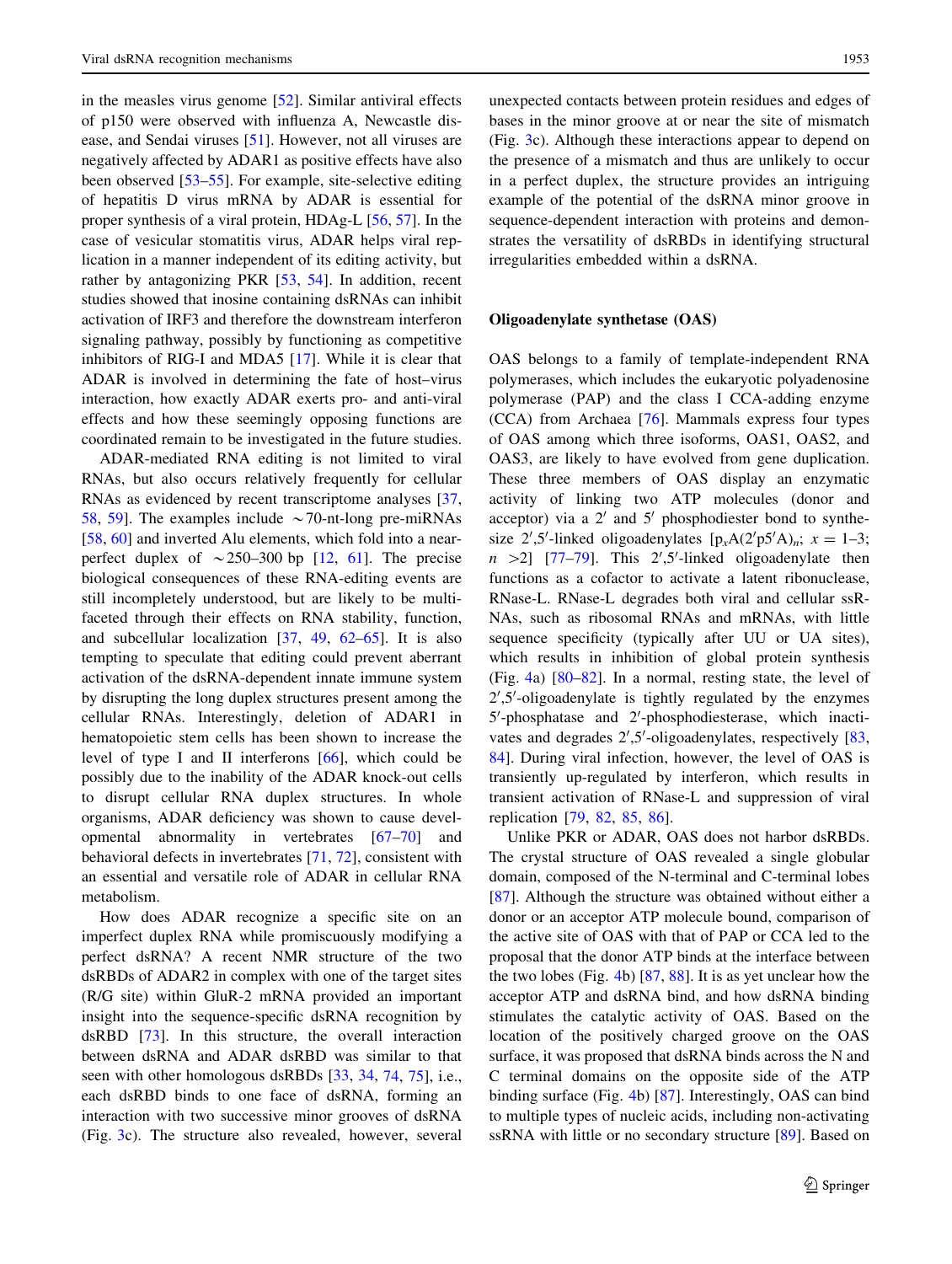<span id="page-5-0"></span>Fig. 4 a Schematic of dsRNAdependent effector functions of OAS. Active states of OAS and RNase-L are indicated by an asterisk. The precise molecular nature of their active states is as yet unclear. b Structure of OAS free of dsRNA or ATP (PDB: 1PX5 [[87](#page-13-0)]) in two opposite views. No structure is available in complex with ATP or dsRNA. Protein residues proposed to interact with the donor ATP molecule and dsRNA are shown as red sticks and yellow spheres, respectively. c Summary of RNA specificity of OAS. 'W' stands for A or U



these data, a two-step activation model has been proposed where OAS non-specifically binds to nucleic acids through electrostatic interactions, but only upon dsRNA binding can it undergo a conformational change, possibly involving a rotation of the N- and C-terminal halves, to form a functional active site [[79\]](#page-13-0).

Is the dsRNA structure sufficient to activate OAS? Binding of OAS to dsRNA requires a minimum length of  $\sim$  18–20 bp dsRNA, but a higher enzymatic activity was observed when stimulated with longer dsRNA in certain reaction conditions [[90\]](#page-13-0), suggesting the possibility of oligomer formation [\[91](#page-13-0)]. Unlike sequence-independent recognition of perfect dsRNA by dsRBD, activation of OAS requires two consensus sequence motifs on dsRNA that are separated by one full turn of the A-helix (Fig. 4c) [\[92](#page-13-0)]. In addition, the OAS activity is significantly affected by base modifications, such as pseudouridine and  $2'-O$ methylation [\[23](#page-12-0), [92\]](#page-13-0), which are the two most common modifications in cellular RNAs [[93\]](#page-13-0). It has been proposed that OAS binds to one face of dsRNA forming a direct contact with two consecutive minor grooves [[92](#page-13-0)], much like dsRBDs of PKR and ADAR. This model explains the separation of the two sequence motifs necessary for OAS activation, and the sensitivity of OAS to  $2'$ -O methylation. However, this model does not explain how OAS detects pseudouridine modification, which affects the major groove. Adding to this complexity are the findings that ssRNA aptamers with little secondary structure and cellular as well as viral mRNAs can efficiently activate OAS [[89,](#page-13-0) [94](#page-13-0), [95](#page-13-0)]. Comprehensive understanding of the molecular mechanism by which OAS recognizes diverse, dissimilar RNAs (Fig. 4c) to regulate its catalytic function awaits structures of OAS in complex with agonist dsRNA and ssRNA.

#### Toll-like receptor 3 (TLR3)

Members of the Toll-like receptor (TLR) family are type I integral membrane receptors that recognize various pathogen-associated molecular patterns (PAMP) originated from viruses, fungi, bacteria, and protozoa, and activate appropriate innate immune responses [[96,](#page-13-0) [97\]](#page-13-0). So far, 15 subfamilies of TLRs have been identified in vertebrates [\[98](#page-13-0)]. They share a similar domain structure, which consists of a ligand-binding ectodomain containing 19–25 tandem copies of leucine-rich repeats (LRRs). The ectodomain is linked by a single transmembrane helix to an intracellular Toll-like/interleukin-1 (IL-1) receptor (TIR) domain that is involved in activation of the cellular signaling pathways [\[98](#page-13-0)]. Each TLR is specialized in recognition of distinct PAMPs among which TLR3, 7–9 recognize foreign nucleic acids [\[97](#page-13-0)]. TLR7 and TLR8 recognize virus-derived ssRNA [\[99–101](#page-13-0)], while TLR9 recognizes microbial nonmethylated CpG-containing DNA [[102\]](#page-13-0). TLR3 is the only TLR that recognizes virus-derived dsRNA and its synthetic analogue, polyriboinosinic:polyribocytidylic acid (polyI:C)[[103\]](#page-13-0). Interestingly, these nucleic acid-sensitive TLRs are primarily localized in endosomal compartments, whereas other TLRs are on the cell surface.

Binding of dsRNA by TLR3 occurs via cooperative dimerization of the ectodomain, which triggers dimerization of TIR across the endosomal membrane [[104,](#page-13-0) [105](#page-13-0)]. Dimerized TIR then recruits TIR-containing adapterinducing interferon- $\beta$  (TRIF), which in turn activates antiviral signaling pathways (Fig. [5](#page-6-0)a) [\[106](#page-13-0)]. Forced dimerization of TLR3 ectodomain via a-TLR3 polyclonal antibodies is sufficient to activate signaling, whereas blocking dimerization via mutations of the dimer interface abrogates signaling, suggesting that dimerization is the key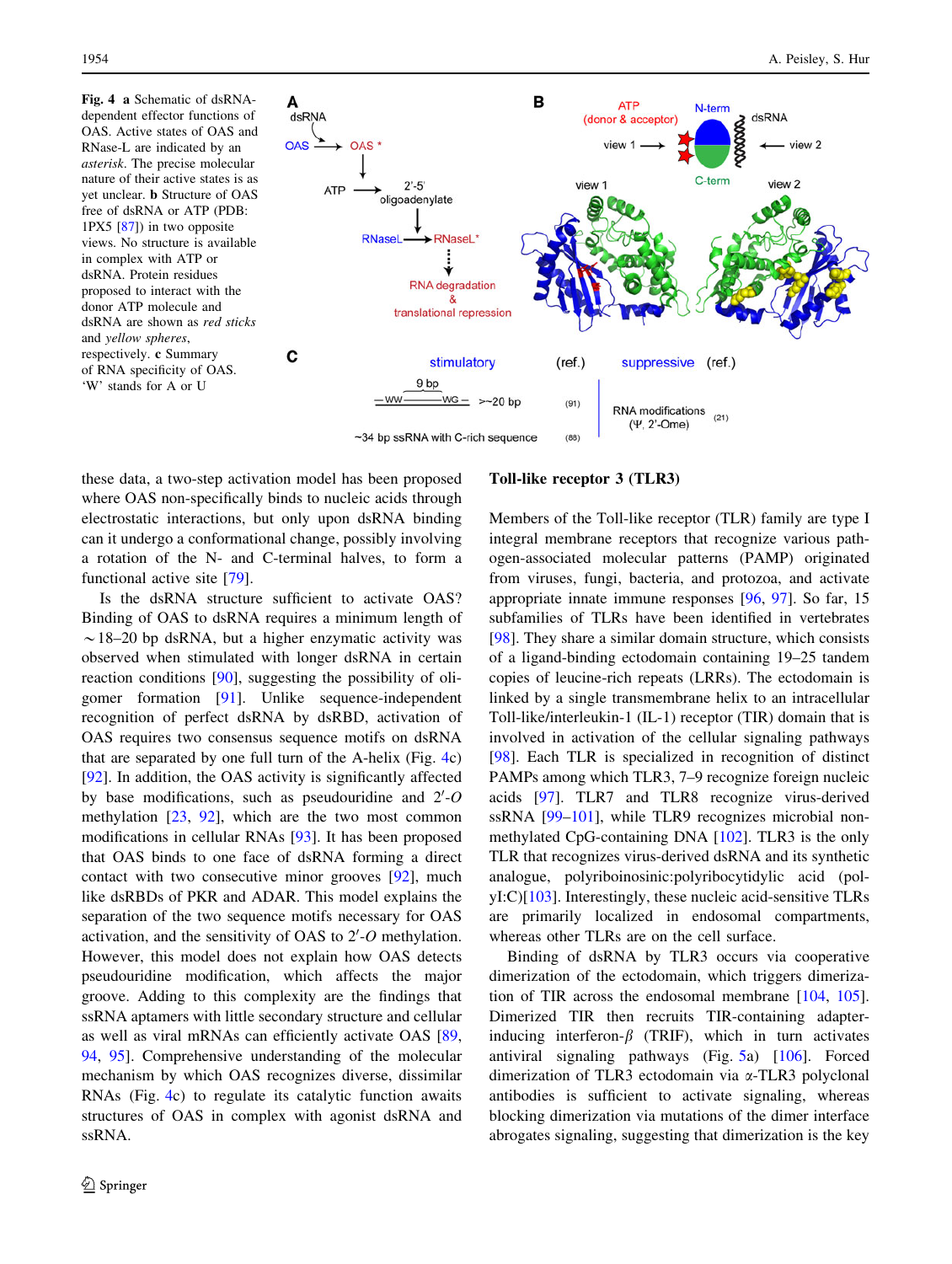<span id="page-6-0"></span>Fig. 5 a Schematic of dsRNA recognition and antiviral signal activation by TLR3. b Structure of TLR3 bound to dsRNA (PDB: 3CIY [[109\]](#page-13-0)) with a schematic depiction of the cytoplasmic TIR domain across the endosomal membrane. The minor and major grooves are indicated by  $m$  and  $M$ , respectively. c Summary of TLR3-stimulatory and suppressive features of RNA



mechanism for dsRNA-dependent signal activation [[104,](#page-13-0) [105\]](#page-13-0).

The crystal structure of the TLR3 ectodomain resembles a long solenoid bent into the shape of a horseshoe, with each turn of the solenoid corresponding to a single LRR sequence from a total of 23 leucine-rich repeats, an architecture that is shared in all the structures of TLRs reported to date (Fig. 5b) [[107,](#page-13-0) [108\]](#page-13-0). The structure of TLR3 in complex with dsRNA revealed little conformational change in either protein or RNA upon complex formation (Fig. 5b) [[109\]](#page-13-0). TLR3 interacts with dsRNA largely through the minor groove and the nearby phosphate backbone. Consistent with prior biochemical data, the structure showed that dsRNA binding induces dimerization of the ectodomain, where the dimer symmetry coincides with the twofold symmetry of dsRNA (Fig. 5b) [\[109](#page-13-0)]. Dimerization involves direct protein–protein contacts between the C-terminal regions, which likely play an important role in dimerization of the cytoplasmic TIR domain (Fig. 5b). Each TLR3 molecule interacts with dsRNA via two distinct surface patches, one at the N-terminus and the other close to the C-terminus of the ectodomain. Interestingly, both patches of dsRNA-binding regions contain few basic residues such as arginine or lysine, but instead are composed of several indispensable histidine residues. Protonation of the histidine imidazole groups under acidic conditions, as expected in the endosome, would allow ionic interactions between TLR3 and the negatively charged phosphate backbone of dsRNA, which accounts for the requirement of low pH for high affinity interaction with dsRNA [\[105](#page-13-0)].

Three mechanisms have been proposed to be responsible for specific recognition of viral dsRNAs against cellular dsRNAs by TLR3. First, the endosomal location of the TLR3 ectodomain restricts access of cellular RNAs to TLR3 or other endosomal TLRs [\[110](#page-13-0)]. The exact mechanism by which viral dsRNA gains access to the endosomal space is not clear, but possibly through phagocytosis of released dsRNAs from virally infected or dying cells [[97,](#page-13-0) [111](#page-13-0)]. According to this mechanism, recognition of viral RNA through TLR3 does not require viral infection of the cells expressing TLR3, and thus referred to as ''extrinsic sensing'' mechanism as opposed to ''intrinsic sensing'' by cytoplasmic receptors, such as RIG-I and MDA5 [\[4](#page-11-0)]. This extrinsic sensing, however, implies that cellular dsRNAs from dying cells must avoid recognition by TLR3 through alternative mechanisms [\[112](#page-13-0)]. Degradation of cellular nucleic acids by cellular or extracellular nucleases during apoptosis or post cell death appears to play an important role in preventing aberrant activation of TLR7 and 9, and protects the host from developing autoimmunity [[97](#page-13-0), [110](#page-13-0)]. Similar mechanisms may also apply to TLR3, but whether and how cellular dsRNA is selectively degraded in comparison to viral dsRNA remains unclear [\[113](#page-13-0)].

In addition to endosomal access, TLR3 also requires dsRNA to be longer than  $\sim$  40 bp for robust stimulation [\[105](#page-13-0)]. This length requirement would help avoid inappropriate recognition of cellular ssRNAs with short hairpin structures or mature siRNAs or miRNAs. The crystal structure of the TLR3:dsRNA complex provides a mechanistic explanation for the length restriction, as a dimeric TLR3 spans  $\sim$  40 bp dsRNA, with each monomer occupying  $\sim$  20 bp [[109\]](#page-13-0). Longer dsRNAs of  $\sim$  100 bp were shown to stimulate TLR3 more robustly, possibly suggesting a weak lateral association between TLR3 dimers along dsRNA [\[105](#page-13-0)]. In support of lateral clustering of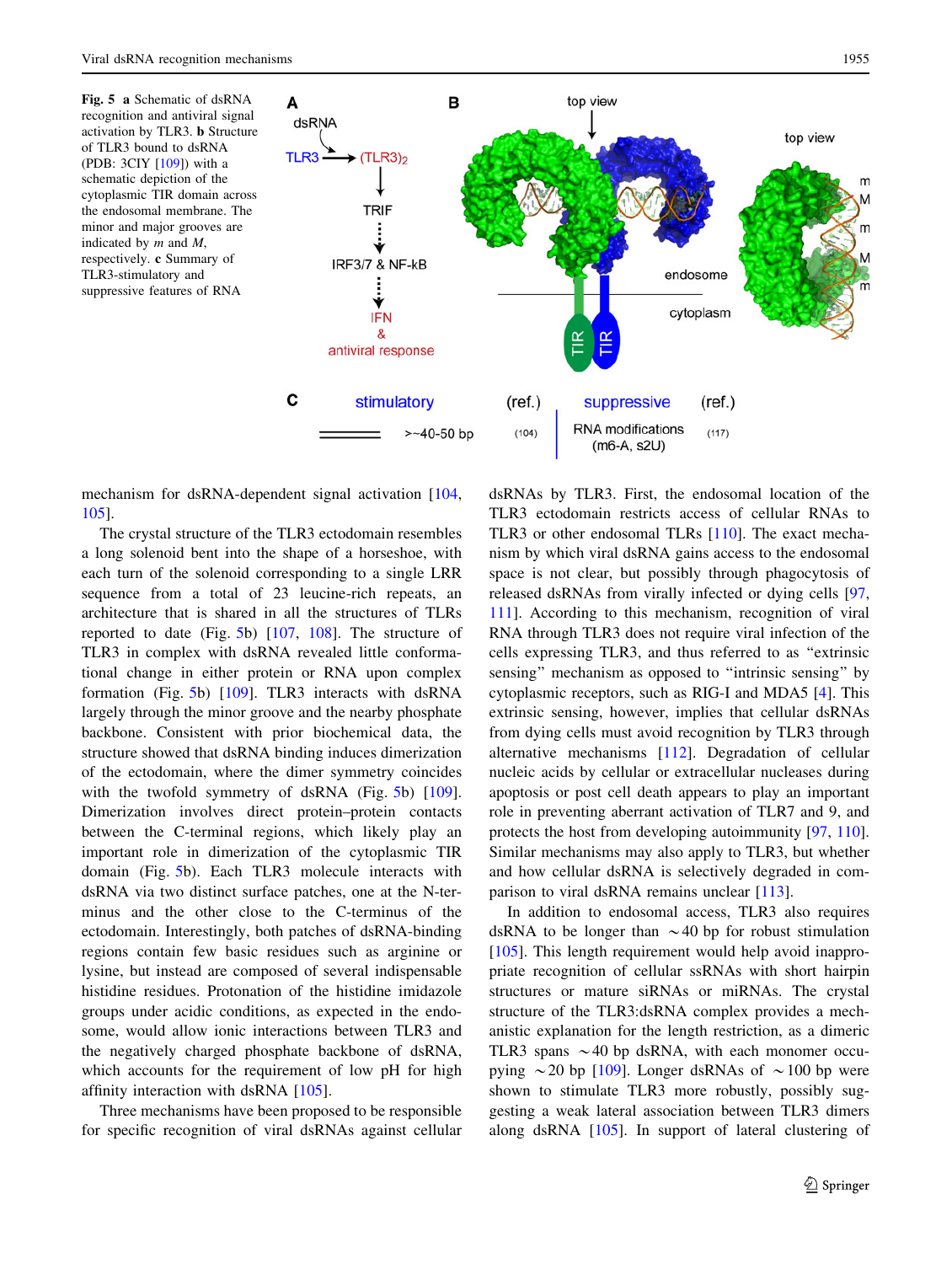TLR3, neutralizing Fab fragments, which bind to the TLR3 ectodomain in a manner that could disrupt its lateral clustering, were shown to inhibit the signaling activity of TLR3 without disrupting its dsRNA binding or dimerization activity [[114\]](#page-13-0). In an apparent contradiction to the importance of dimerization or oligomerization, recent studies showed that exogenously introduced 21-bp siRNA can also stimulate TLR3 [[115,](#page-14-0) [116](#page-14-0)], suggesting that lowaffinity interaction with short dsRNA can be compensated for by high dose of RNA. It is possible that TLR3 can still dimerize on 21-bp dsRNA, albeit inefficiently, in the same manner as on 40-bp dsRNA or through an alternative binding mode [\[117](#page-14-0)]. These observations suggest that dsRNA length is not an absolute criterion used by TLR3 for self and non-self discrimination, but rather a relative condition that is dependent on and can be scaled by the abundance of RNA and receptors in the cell.

Finally, dsRNA recognition by TLR3 is suppressed by the presence of modified nucleotides in RNA [\[118](#page-14-0)]. Modified nucleotides such as  $N^6$ -methyladenosine and 2-thiouridine ablate the interferon signaling activity of TLR3, whereas pseudouridine and 5-methyluridine have more minor effects on TLR3. Interestingly, in vitro transcribed or mitochondrial RNAs, but not cytoplasmic RNAs from mammalian cell extracts, can activate the innate immune response in dendritic cells [[112,](#page-13-0) [118\]](#page-14-0). Considering that mitochondrial RNAs contain a low level of modified nucleotides in comparison to cytoplasmic cellular RNAs [\[93](#page-13-0)], these observations suggest that nucleotide modification provides an additional physicochemical specificity for TLR3 to efficiently discriminate between self and non-self dsRNAs (Fig. [5](#page-6-0)c).

#### Retinoic acid-inducible gene-I (RIG-I)

RIG-I-like receptors, which include RIG-I, MDA5, and LGP2, represent another antiviral PRR pathway parallel to that of TLRs 3 and 7–9. While nucleic acid-specific TLRs are functional in the endosome, RIG-I-like receptors are located in the cytoplasm and directly sense viral RNAs in the infected cell (''intrinsic sensing'') [[119,](#page-14-0) [120](#page-14-0)]. RIG-I and MDA5 share a common domain architecture consisting of two tandem caspase activation recruitment domains (CARDs), which interact with the downstream signaling adaptor, mitochondrial antiviral-signaling protein (MAVS); a central DExD/H motif helicase domain responsible for RNA-dependent ATP hydrolysis; and a C-terminal domain (CTD) that binds to dsRNA [\[120–123](#page-14-0)]. LGP2 also has a similar domain architecture to RIG-I and MDA5, but lacks the CARD domain [[120\]](#page-14-0). Accordingly, LGP2 does not possess an immune signaling activity by itself, but is thought to up- and down-regulate the signaling activities of MDA5 and RIG-I, respectively [\[124](#page-14-0), [125](#page-14-0)]. Exactly how RIG-I and MDA5 relay antiviral signals to MAVS is currently poorly understood, but several recent studies collectively propose the following series of events during RIG-I signaling. Upon viral RNA binding, RIG-I hydrolyzes ATP and the second CARD domain becomes covalently conjugated with K63-linked polyubiquitin by Trim25 [[126\]](#page-14-0). The ubiquitinated RIG-I CARD domain then self-oligomerizes, interacts with CARD of MAVS, and triggers formation of filamentous oligomers of MAVS CARD on the mitochondrial surface [[127,](#page-14-0) [128](#page-14-0)]. This oligomeric form of MAVS CARD then recruits downstream signaling molecules such as TRAF2 and 3, which in turn activate IRF3/7 or NF- $\kappa$ B signaling pathways in the interferon antiviral response (Fig. [6](#page-8-0)a) [[128\]](#page-14-0).

The RNA selectivity of RIG-I appears to be complex and has been much debated over the last several years (Fig. [6b](#page-8-0)). It was first identified as a receptor stimulated by a dsRNA mimic, polyI:C, and thus thought to recognize simple dsRNA structure [[119](#page-14-0)]. Later studies revealed, however, that the  $5'$  triphosphate group and blunt end of RNA are important for viral recognition of short  $(\sim 20 - 25$  bp) dsRNA by RIG-I  $[18, 129 - 131]$  $[18, 129 - 131]$  $[18, 129 - 131]$ . RIG-I was also reported to recognize long ( $>100$  nt) ssRNA with a 5' triphosphate group, such as the polyU/UC region of the HCV genomic RNA, in a sequence- and length-dependent manner [\[132](#page-14-0), [133](#page-14-0)]. In addition, RNA cleavage products produced by RNase L, which contain the  $5'$  hydroxyl and  $3'$ monophosphate group, can also activate RIG-I [\[22](#page-12-0), [134](#page-14-0)]. As with PKR, OAS, and TLR3, modified nucleotides (pseudouridine, 2-thio-uridine and  $2'-O$ -methyl-uridine) suppress RIG-I stimulation by RNA [\[133](#page-14-0)].

More detailed biochemical and biophysical studies revealed that the CTD, which displays little similarity to any previously characterized RNA binding proteins, is responsible for recognition of the  $5'$  triphosphate group and blunt end of dsRNA [\[135](#page-14-0), [136\]](#page-14-0). Structures of the CTD bound to dsRNA with the  $5'$  triphosphate group and blunt end revealed that a conserved, essential phenylalanine in the CTD forms a face-to-face contact with the blunt-end bases  $[137, 138]$  $[137, 138]$  $[137, 138]$  $[137, 138]$ . The 5' triphosphate group forms electrostatic interactions with a cluster of lysine residues (Fig. [6c](#page-8-0)). The combination of pi-stacking and electrostatic interactions provides an explanation for the observed preference of RIG-I for dsRNA ends. Recently, three groups have independently determined crystal structures of isolated helicase domain or helicase-CTD of RIG-I in complex with blunt-ended dsRNA [\[139–141](#page-14-0)]. The interaction between the CTD and dsRNA is similarly preserved in the helicase-CTD–dsRNA structure, but helicase wraps around dsRNA, forming additional contacts with the RNA phosphate backbone (Fig. [6d](#page-8-0)). The most striking feature of these structures was a long, previously unrecognized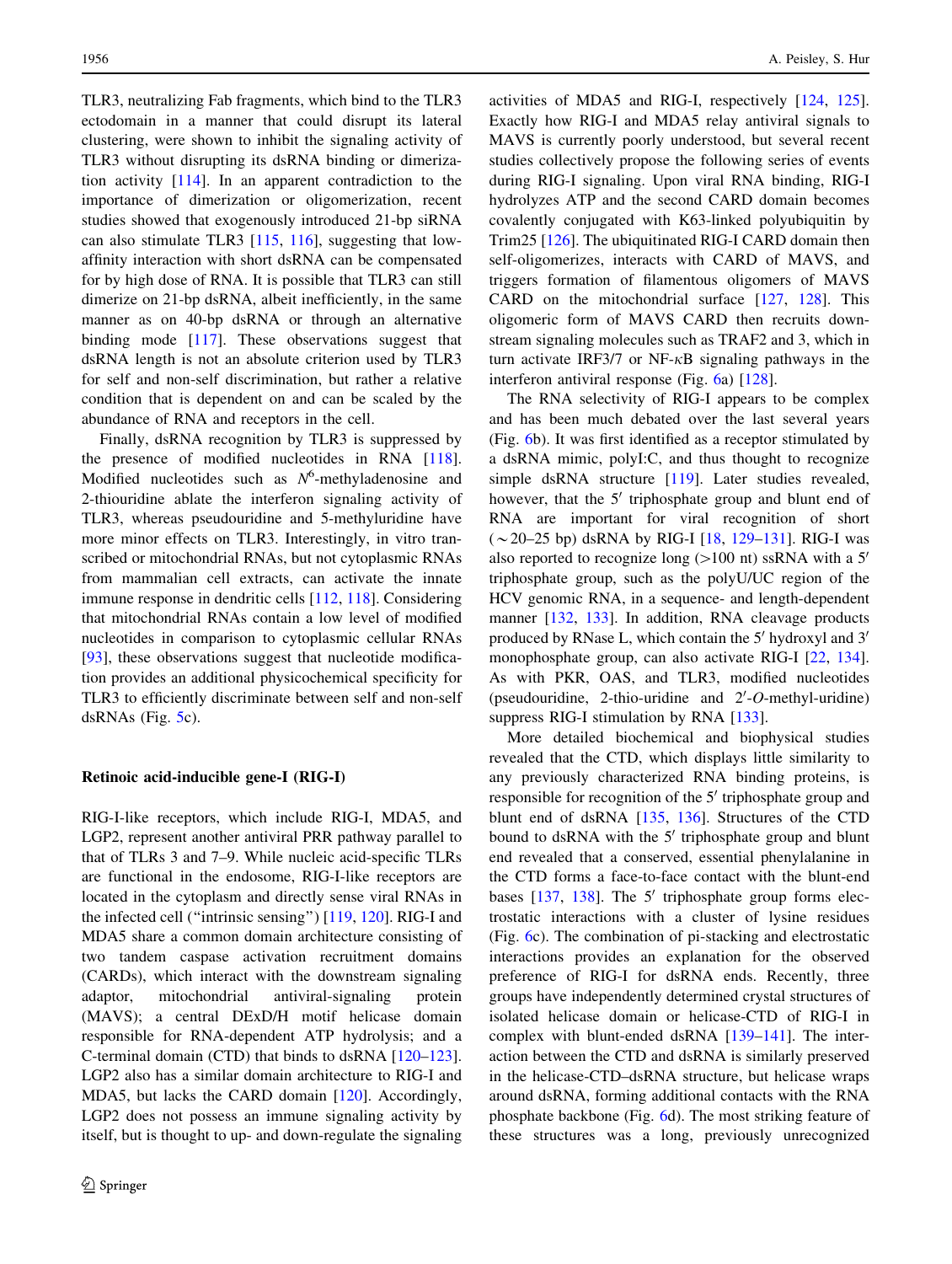

<span id="page-8-0"></span>

Fig. 6 a Schematic of dsRNA recognition and antiviral signal activation by RIG-I. b Summary of RIG-I-stimulatory and suppressive features of RNA. c Structure of RIG-I CTD in complex with dsRNA containing the 5' triphosphate group (5'ppp) and blunt end (PDB: 3LRR  $[137]$  $[137]$ ). The nucleotide at the 5' end (green) is bound by

positively charged residues (blue) in the 5'ppp binding pocket. d Structure of RIG-I before and after dsRNA binding (PDB: 4A2W [[141\]](#page-14-0) and 3TMI [[139](#page-14-0)], respectively). Dotted lines and ovals indicate flexible linkers and disordered domains, respectively, which are not represented in the crystal structure

"pincer" domain, which connects between the helicase subdomains (helicase 1, helicase 2, helicase 2i), possibly coordinating RNA binding, ATP hydrolysis, and a conformational change for signaling.

Despite the advances in structural and biochemical understanding of RIG-I, several issues remain unresolved in RNA detection and signaling mechanism. First, it is as yet unclear how RIG-I CARD transmits signals to MAVS. Between CARD and the helicase domain is a  $\sim$  50-aminoacid linker with no predicted secondary or tertiary structure. The structure of full-length RIG-I showed that CARD interacts tightly with the helicase domain in the autorepressed state [\[141](#page-14-0)]. Small-angle X-ray scattering (SAXS) analysis suggests that upon binding to dsRNA, CARD is dissociated from the helicase domain and is placed near the pincer domain [[139\]](#page-14-0), but whether this conformation represents the ''active'', signaling-competent conformation and how it is affected by K63-linked polyubiquitination requires future investigation. Second, RIG-I was proposed to form a higher-order oligomer upon viral infection, as judged by native gel analyses and atomic force microscopy [\[125](#page-14-0), [142\]](#page-14-0), but the crystal structures and other biochemical analyses provide little evidence for such oligomerization, and instead indicate that RIG-I functions as a monomer [\[139–141](#page-14-0)]. Earlier studies suggest dimerization of RIG-I upon dsRNA binding [\[136](#page-14-0)], but this is likely due to RIG-I binding to two ends of dsRNA, rather than via direct protein–protein interactions. Thirdly, it is still unclear how ATP hydrolysis regulates RIG-I conformation or its signaling activity. Mutations of the active site abrogated the signaling activity of RIG-I without altering its RNA binding activity [\[143](#page-14-0)], which led to the proposal that ATP hydrolysis is a conformational ''switch'' to convert the autorepressed conformation to the signaling competent form. In support of this proposal, the ATP hydrolysis activity in vitro has been shown to correlate with the interferon stimulatory activity in the cell [\[130](#page-14-0)]. If ATP hydrolysis indeed serves as a conformational switch, then one could, in principle, be able to lock the conformation of RIG-I into the ''active'' state using a certain ATP analog. On the other hand, it is possible that dynamic, repetitive ATP hydrolysis is important for signaling, possibly through a mechanism involving the observed activity of RIG-I to translocate along dsRNA [[144\]](#page-14-0). Fourth, while the structures provide a good explanation for the recognition of the  $5'$  triphosphate group and blunt end of dsRNA, it is unclear how RIG-I can also recognize other features of RNA, such as poly-U/UC sequence in ssRNA and RNase-L-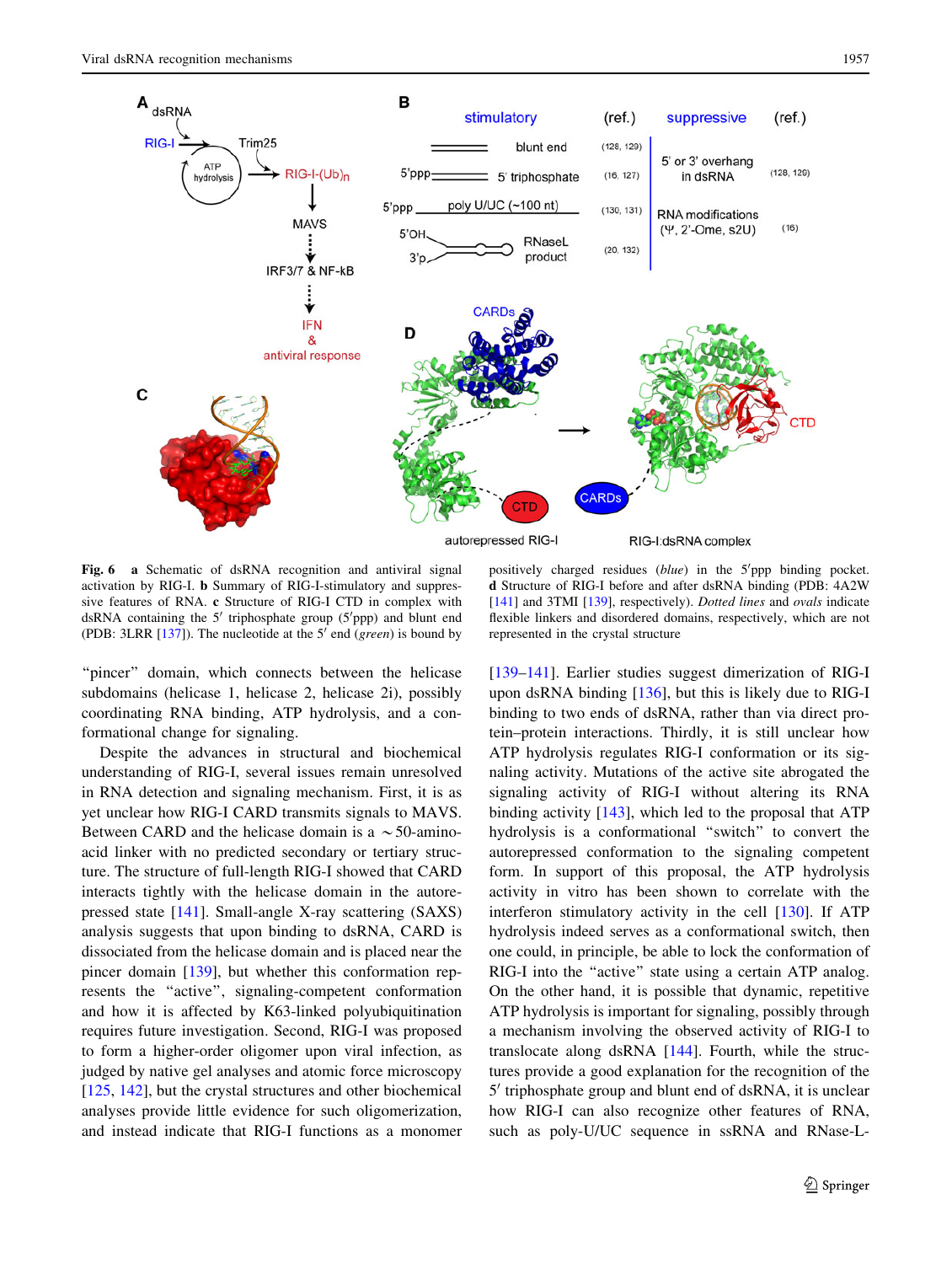degradation products. As with other dsRNA receptors discussed above, understanding the molecular mechanisms for the diverse RNA selectivity of RIG-I would require additional structural and biochemical analyses in the future.

#### Melanoma differentiation-associated gene 5 (MDA5)

Our understanding of MDA5 lags significantly behind that of RIG-I, despite the conserved domain architecture and the shared signaling adaptor, MAVS (Fig. [7](#page-10-0)a). The molecular features of RNA recognized by MDA5 have long remained enigmatic, but a pioneering work by Kato et al. [\[145](#page-14-0)] revealed that dsRNA length is the major determinant that allows MDA5 to distinguish between cellular and viral dsRNAs. While RIG-I prefers short dsRNAs, MDA5-mediated signaling positively correlates with the length of dsRNA in the range of  $\sim$  1–7 kb [\[145](#page-14-0)]. The length discrimination at this scale distinguishes MDA5 from that of other dsRNA sensors such as PKR, OAS, and TLR3.

We have recently shown that human MDA5 forms filamentous oligomers, with the appearance of stacked rings along the length of the dsRNA duplex (Fig. [7](#page-10-0)b). Each ring in the MDA5 filament is reminiscent of that of a single RIG-I monomer bound to dsRNA [[146\]](#page-14-0). A similar filamentous structure was observed with mouse MDA5, suggesting that this oligomerization property is conserved in MDA5 [\[147](#page-14-0)]. The MDA5 filament is distinct from a ''beads-on-a-string'' type of oligomers as evidenced by the high cooperativity in dsRNA binding and its high affinity for long dsRNA far beyond the linear combination of monomer interactions [[146\]](#page-14-0). MDA5 filament formation was shown to correlate with ATP hydrolysis and signaling potential, also suggesting its functional importance [\[146](#page-14-0)]. For example, MDA5 binds to various types of nucleic acids with comparable affinities, but only dsRNA binding triggers filament formation and ATP hydrolysis in vitro [[146\]](#page-14-0) and signaling in vivo [[145\]](#page-14-0). No ATP hydrolysis was observed with the genomic ssRNA from EMCV, which contains a complex secondary structure in the internal ribosome entry site (IRES) located within the  $5'$  UTR [\[146](#page-14-0)]. This result is consistent with the observation that viral replication is required for MDA5 activation by murine norovirus [[148\]](#page-14-0), and suggests that MDA5 can discriminate between a perfect and an imperfect duplex containing bulges and mismatches.

In seeming contradiction to the positive role of ATP in antiviral signaling, ATP hydrolysis by MDA5 triggers its dissociation from dsRNA and consequent filament disassembly [\[146](#page-14-0), [147\]](#page-14-0). Although a single MDA5 monomer bound to dsRNA is sufficient to hydrolyze ATP and there is no coordination of ATP hydrolysis between neighboring molecules within a filament, ATP-driven filament disassembly does occur in a manner dependent upon neighboring MDA5 molecules [\[146](#page-14-0)]. Incorporation of catalytically inactive mutants within a filament stabilizes dsRNA bound wild-type MDA5 without diminishing its ATP hydrolysis activity [[146\]](#page-14-0). In addition, MDA5 dissociation is inversely proportional to the length of dsRNA [\[146](#page-14-0)], suggesting some ordered disassembly mechanism such as sequential dissociation of MDA5 from filament ends. Examination of filament disassembly intermediates by electron microscopy showed apparent internal breaks upon ATP hydrolysis [[147\]](#page-14-0). This could be interpreted as disassembly of MDA5 in small fragments from internal regions of a filament. Another possibility is that MDA5 does not form a single continuous filament on dsRNA, and these apparent internal breaks represent boundaries between independent filaments (propagated from independent nuclei), each of which undergoes a separate enddisassembly process. More detailed biophysical and biochemical analyses of the filament assembly and disassembly processes are required to understand the complexities of filament dynamics.

The dynamic instability of the MDA5 filament and thus the transient nature of the interaction between MDA5 and dsRNA is intriguing in comparison to the conventional view of a stable receptor–ligand interaction, and raises several questions as to the RNA recognition and signaling mechanisms. First, how does MDA5 utilize its dynamic assembly and disassembly processes to measure the length of dsRNA? Although an answer to this question still awaits a comprehensive understanding of the filament dynamics, an insight can be obtained from the finding that MDA5 dissociates from dsRNA at a rate inversely proportional to the length of dsRNA [[146\]](#page-14-0). It is plausible to speculate that ATP hydrolysis mediated instability of the filament serves as a mechanism to discriminate against short dsRNA, whereas longer dsRNA gains a competitive advantage from the delayed dissociation (Fig. [7c](#page-10-0)). The dynamic nature of the MDA5 filament also raises a question as to how MDA5 interacts with MAVS during the repetitive cycle of filament assembly and disassembly. Since not every ATP hydrolysis event triggers dissociation of MDA5 from dsRNA, it is tempting to speculate that signal activation is largely mediated by MDA5 molecules that are able to hydrolyze ATP, while remaining bound to dsRNA. Testing this hypothesis would require in vitro reconstitution of the MDA5:MAVS signaling complex using purified proteins.

Are dsRNA structure and length the only features recognized by MDA5? Examination of the immunoreactivity of gel-fractionated total RNAs extracted from virally infected cells showed that viral RNA species resistant to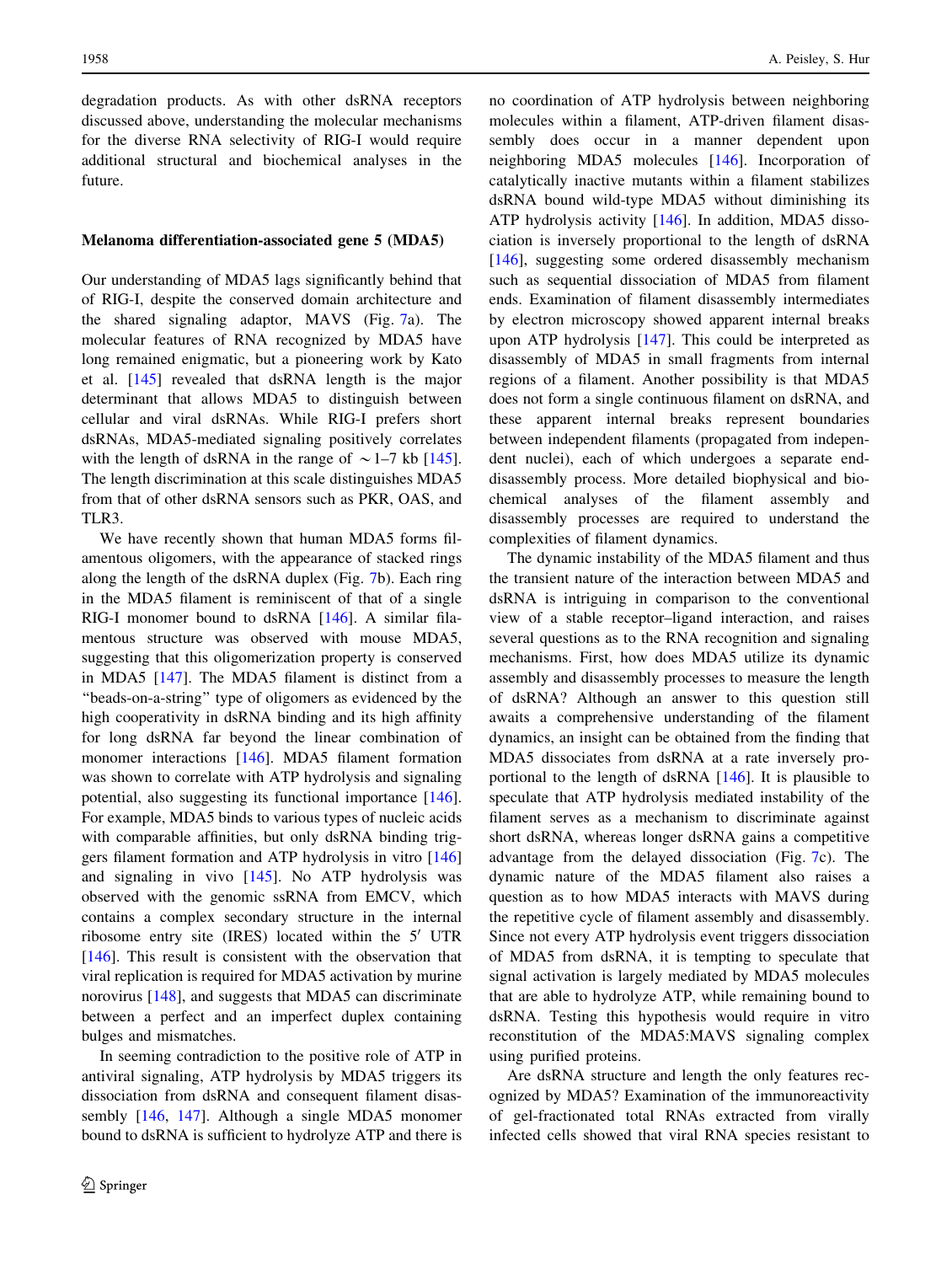<span id="page-10-0"></span>Fig. 7 a Schematic of RNA recognition and antiviral signal activation by MDA5. b Electron micrograph and 2D-averaged image of the MDA5 filament formed on 512 and 112 bp dsRNA, respectively [\[146\]](#page-14-0). c Proposed model of dsRNA length-dependent signaling by MDA5. Filaments formed on short dsRNA disassemble rapidly during ATP hydrolysis, while filaments on longer dsRNA can undergo continuous cycles of filament assembly and disassembly, during which it activates the downstream antiviral signaling pathway through MAVS. d Summary of MDA5-stimulatory and suppressive features of RNA



electrophoresis are potent stimulators of MDA5-mediated interferon signaling [\[149](#page-14-0)]. It was proposed that these RNA species contain a network of ssRNA and dsRNA regions, as would be expected for viral replicative intermediates, which led to a proposal that higher order RNA structure, instead of perfect duplex, stimulates MDA5 [[149\]](#page-14-0). However, the precise identity and structure of the stimulatory RNA from this study remain to be further investigated. Is MDA5 recognition dependent on RNA sequence and modification? Biochemical analyses of RNA binding [[146\]](#page-14-0) and dsRNA-dependent ATP hydrolysis activity (unpublished result) revealed sequence independent recognition of dsRNA by MDA5. However, a recent study showed that MDA5 recognizes a specific,  $\sim$  430-nucleotide region of a parainfluenza viral mRNA in an RNase-L-dependent

manner [[150\]](#page-14-0). MDA5 was also reported to be sensitive to certain types of RNA modifications. In a recent study of Coronavirus,  $2'-O$  methylation of the  $5'$  penultimate nucleotide of the viral mRNAs, a modification present in most cellular mRNAs, prevented activation of MDA5 mediated interferon signaling [[21\]](#page-11-0). However, unlike PKR and RIG-I, MDA5 is insensitive to the  $5'$  functional group of dsRNA [\[151](#page-14-0)]. It would be interesting to test how other RNA modifications, such as pseudouridine and  $N^6$ -methyladenosine, affect the RNA binding and signaling activity of MDA5. All together, these studies suggest a more complex picture of MDA5 RNA specificity than a simple recognition of dsRNA length and structure (Fig. 7c). Future studies are necessary to determine the precise identities of the stimulatory RNAs, and dissect the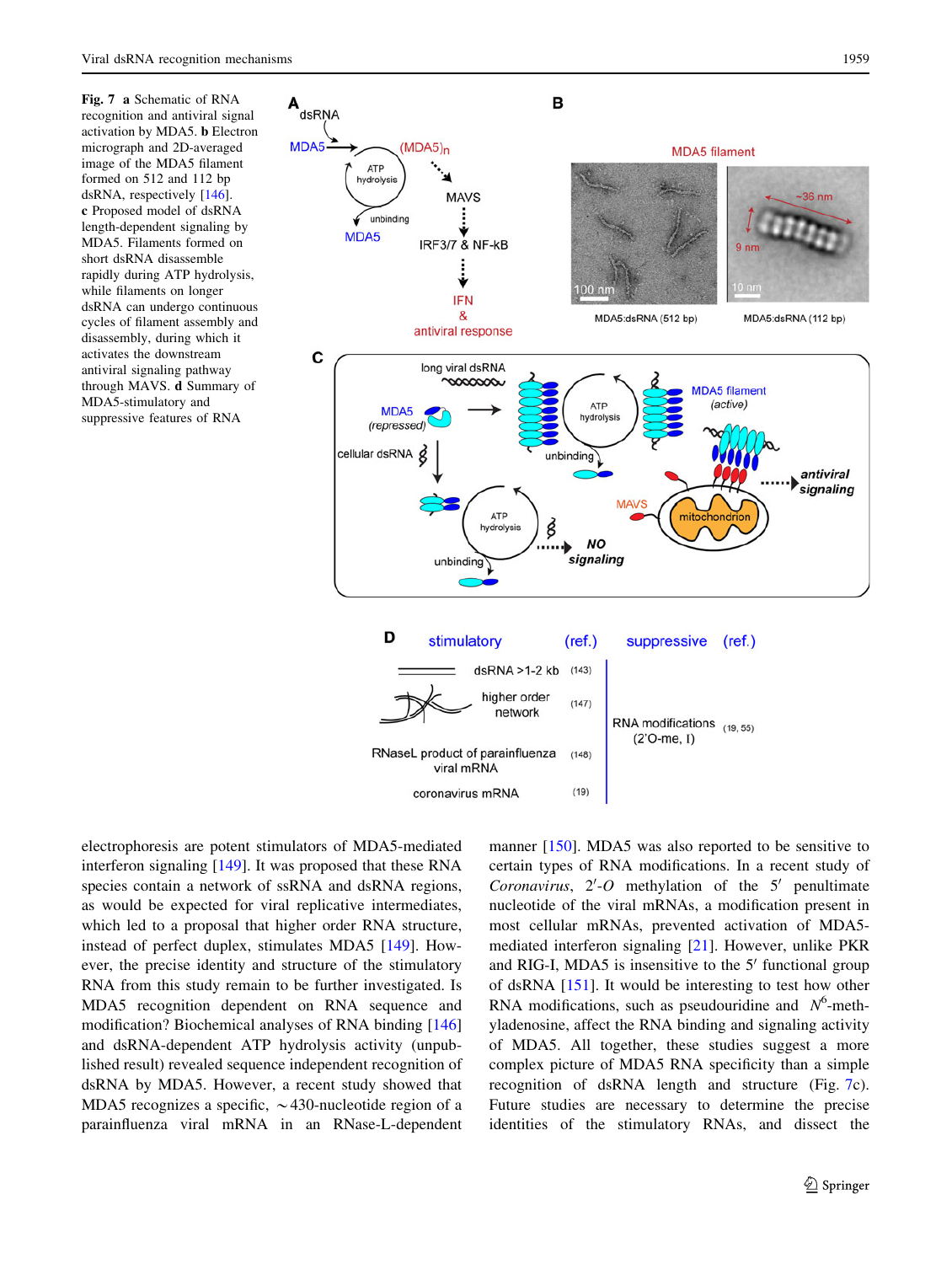<span id="page-11-0"></span>importance of sequence, secondary structure, and position and type of nucleotide modification for MDA5 activation.

# DHX9 and DDX1

Since the discovery of RLRs, several other helicases have been identified that are involved in viral dsRNA sensing in the cytoplasm. These helicases include DHX9 (a.k.a. RNA helicase A) and DDX1, which were proposed to recognize dsRNA (and also dsDNA for DHX9) in a manner independent of RIG-I and MDA5 [\[152–154](#page-14-0)]. DHX9 was shown to utilize two distinct domains to bind to dsRNA and DNA, and bifurcate the downstream signal via MAVS and Myd88, respectively [[152,](#page-14-0) [153](#page-14-0)]. DDX1 was shown to bind to dsRNA mimic, polyI:C, and form a complex with two other helicases, DDX21 and DHX36, which interact with TRIF and activate the antiviral response [\[154](#page-14-0)]. Interestingly, both DHX9 and DDX1 were previously implicated in diverse cellular functions other than viral nucleic acid detection. For example, DHX9 was proposed to be involved in gene regulation of cellular RNAs through remodeling of ribonucleoprotein particles during transla-tion [\[155](#page-14-0)] and DDX1 was shown to up-regulate NF- $\kappa$ Bmediated transcriptional activity [\[156](#page-14-0)]. Exactly how they coordinate these multiple divergent biological functions and whether they recognize any additional features of RNA beyond a simple duplex structure remain to be investigated.

# **Conclusions**

The distinct backbone arrangement of dsRNA, in comparison to dsDNA or ssRNA, has supported a conventional model that dsRNA structure, much like lipopolysaccharides and other bacterial-specific chemical structures, is recognized by innate immune receptors as a unique molecular signature of viruses. However, recent studies of the human transcriptome have revealed a prevalence and diversity of non-coding RNAs, many of which contain a range of secondary structures, varying from an imperfect duplex of  $\sim$  21 bp in miRNAs to a near-perfect duplex of  $\sim$  250–300 bp in inverted repeat elements. In parallel, the innate immune sensors initially thought to recognize the dsRNA structure are now known to detect and regulate its antiviral activity in a manner dependent on other, and often multiple, features of RNA, such as nucleotide modification, 5' functional groups, bulges, mismatches, and sequences. While the list of these additional immune-stimulatory and suppressive RNA features is expanding, our understanding of the versatile selectivity of the receptors and effectors at the level of molecular structure, thermodynamics and kinetics remains rudimentary. Future structural and biochemical studies would help us understand the underlying molecular principle, and perhaps identify combinatorial rules that could be used in therapeutic RNAs for either immune suppression or activation [[157,](#page-14-0) [158\]](#page-14-0).

#### References

- 1. Sadler AJ, Williams BRG (2008) Interferon-inducible antiviral effectors. Nat Rev Immunol 8:559–568
- 2. Pichlmair A, Reis e Sousa C (2007) Innate recognition of viruses. Immunity 27: 370–383
- 3. Borden EC, Williams BR (2011) Interferon-stimulated genes and their protein products: what and how? J Interferon Cytokine Res 31:1–4
- 4. Iwasaki A, Medzhitov R (2010) Regulation of adaptive immunity by the innate immune system. Science 327:291–295
- 5. Samuel CE (2001) Antiviral actions of interferons. Clin Microbiol Rev 14:778–809
- 6. Saenger W (1984) Principles of nucleic acid structure. Springer, New York, p 113
- 7. Doyle M, Jantsch MF (2003) New and old roles of the doublestranded RNA-binding domain. J Struct Biol 140:147–153
- 8. Saunders LR, Barber GN (2003) The dsRNA binding protein family: critical roles, diverse cellular functions. FASEB 961–983
- 9. Pabo CO, Sauer RT (1984) Protein-DNA recognition. Ann Rev Biochem 53:293–321
- 10. Watanabe T et al (2008) Endogenous siRNAs from naturally formed dsRNAs regulate transcripts in mouse oocytes. Nature 453:539–543
- 11. Chiang HR et al (2010) Mammalian microRNAs: experimental evaluation of novel and previously annotated genes. Genes Dev 24:992–1009
- 12. Athanasiadis A, Rich A, Maas S (2004) Widespread A-to-I RNA editing of Alu-containing mRNAs in the human transcriptome. PLoS Biol 2(12):e391
- 13. Wang Y, Leung FCC (2009) A study on genomic distribution and sequence features of human long inverted repeats reveals speciesspecific intronic inverted repeats. FEBS J 276:1986–1998
- 14. Yelin R et al (2003) Widespread occurrence of antisense transcription in the human genome. Nat Biotechol 21:379–386
- 15. Rosok O, Sioud M (2004) Systematic identification of senseantisense transcripts in mammalian cells. Nat Biotechnol 22:104–108
- 16. McKenna SA et al (2007) Viral dsRNA inhibitors prevent selfassociation and autophosphorylation of PKR. J Mol Biol 372:103–113
- 17. Vitali P, Scadden ADJ (2010) Double-stranded RNAs containing multiple IU pairs are sufficient to suppress interferon induction and apoptosis. Nat Struct Mol Biol 17(9):1043–1050
- 18. Hornung V et al (2006) 5'-Triphosphate RNA is the ligand for RIG-I. Science 314:994–997
- 19. Nallagatla SR, Bevilacqua PC (2008) Nucleoside modifications modulate activation of the protein kinase PKR in an RNA structure-specific manner. RNA 14:1201–1203
- 20. Nallagatla SR et al (2007) 5'-Triphosphate-dependent activation of PKR by RNAs with short stem-loops. Science 318: 1455–1458
- 21. Zust R et al  $(2011)$  Ribose  $2'-O$ -methylation provides a molecular signature for the distinction of self and non-self mRNA dependent on the RNA sensor Mda5. Nat Immunol 12:137–143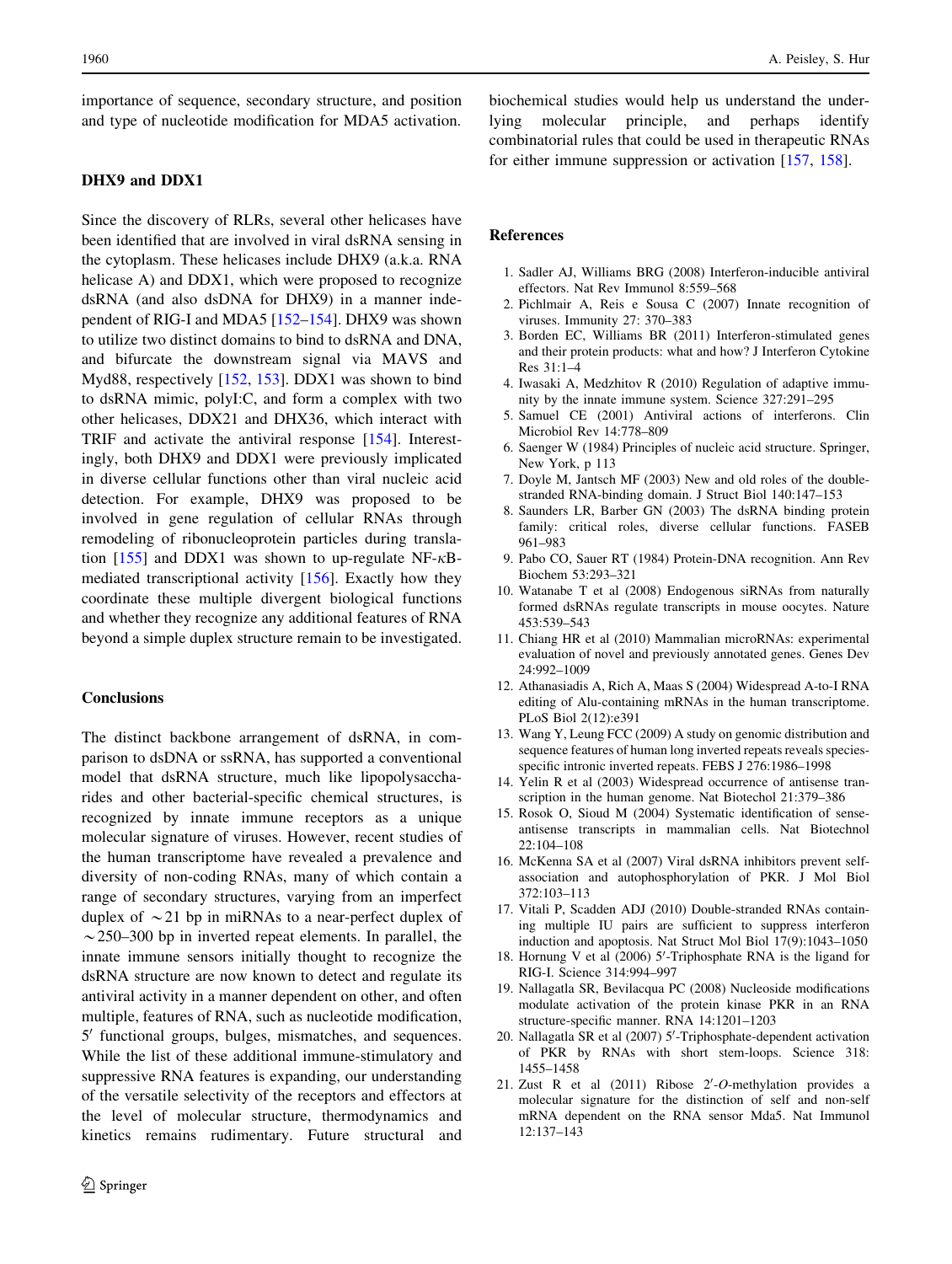- <span id="page-12-0"></span>22. Malathi K et al (2010) RNase L releases a small RNA from HCV RNA that refolds into a potent PAMP. RNA 16:2108–2119
- 23. Anderson BR et al (2011) Nucleoside modifications in RNA limit activation of 2'-5'-oligoadenylate synthetase and increase resistance to cleavage by RNase L. Nucleic Acids Res 39:9329–9338
- 24. Garcia MA et al (2006) Impact of protein kinase PKR in cell biology: from antiviral to antiproliferative action. Microbiol Mol Biol Rev 70:1032–1060
- 25. Lemaire PA, Cole JL (2008) Mechanism of PKR activation by dsRNA. J Mol Biol 381:351–360
- 26. Pfeller CK et al (2011) Protein kinase PKR and RNA adenosine deaminase ADAR1: new roles for old players as modulators of the interferon response. Curr Opin Immunol 23:573–582
- 27. McKenna SA et al (2007) Biophysical and biochemical investigations of dsRNA-activated kinase PKR. Methods Enzym 430:373–396
- 28. Cole JL (2010) Analysis of PKR activation using analytical ultracentrifugation. Macromol Biosci 10:703–713
- 29. Lemaire PA, Lary J, Cole JL (2005) Mechanism of PKR activation: dimerization and kinase activation in the absence of double-stranded RNA. J Mol Biol 345:81–90
- 30. Kim I, Liu CW, Puglisi JD (2006) Specific recognition of HIV TAR RNA by the dsRNA binding domains (dsRBD1–dsRBD2) of PKR. J Mol Biol 358:430–442
- 31. Bevilacqua PC, Cech TR (1996) Minor-groove recognition of double-stranded RNA by the double-stranded RNA-binding domain from the RNA-activated protein kinase PKR. Biochemistry 35:9983–9994
- 32. Manche L et al (1992) Interactions between double-stranded RNA regulators and the protein kinase DAI. Mol Cell Biol 12:5238–5248
- 33. Ryter JM, Schultz SC (1998) Molecular basis of double-stranded RNA-protein interactions: structure of a dsRNA-binding domain complexed with dsRNA. EMBO J 17:7505–7513
- 34. Gan J et al (2006) Structural insight into the mechanism of double-stranded RNA processing by ribonuclease III. Cell 124:355–366
- 35. Cohen-Chalamish S et al (2009) Dynamic refolding of IFNgamma mRNA enables it to function as PKR activator and translation template. Nat Chem Biol 5:896–903
- 36. Zheng X, Bevilacqua PC (2004) Activation of the protein kinase PKR by short double-stranded RNAs with single-stranded tails. RNA 10:1934–1945
- 37. Hundley HA, Bass BL (2010) ADAR editing in double-stranded UTRs and other noncoding RNA sequences. Trends Biochem Sci 35:377–383
- 38. Keegan LP et al (2004) Adenosine deaminases acting on RNA (ADARs): RNA-editing enzymes. Genome Biol 5:209
- 39. Chen CX et al (2000) A third member of the RNA-specific adenosine deaminase gene family, ADAR3, contains both singleand double-stranded RNA binding domains. RNA 6:755–767
- 40. Wong SK, Sato S, Lazinski DW (2001) Substrate recognition by ADAR1 and ADAR2. RNA 7:846–858
- 41. Lehmann KA, Bass BL (2000) Double-stranded RNA adenosine deaminases ADAR1 and ADAR2 have overlapping specificities. Biochemistry 39:12875–12884
- 42. Wahlstedt H, Ohman M (2011) Site-selective versus promiscuous A-to-I editing. Wiley Interdiscip Rev RNA 2:761–771
- 43. Polson AG, Bass BL (1994) Preferential selection of adenosines for modification by double-stranded RNA adenosine deaminase. EMBO J 13:5701–5711
- 44. Lehmann KA, Bass BL (1999) The importance of internal loops within RNA substrates of ADAR1. J Mol Biol 291:1–13
- 45. Dawson TR, Sansam CL, Emeson RB (2004) Structure and sequence determinants required for the RNA editing of ADAR2 substrates. J Biol Chem 279:4941–4951
- 46. Higuchi M et al (1993) RNA editing of AMPA receptor subunit GluR-B: a base-paired intron-exon structure determines position and efficiency. Cell 75:1361–1370
- 47. Burns CM et al (1997) Regulation of serotonin-2C receptor G-protein coupling by RNA editing. Nature 387:303–308
- 48. Bass BL, Weintraub H (1988) An unwinding activity that covalently modifies its double-stranded RNA substrate. Cell 55:1089–1098
- 49. Nishikura K (2010) Functions and regulation of RNA editing by ADAR deaminases. Ann Rev Biochem 79:321–349
- 50. Samuel CE (2011) Adenosine deaminases acting on RNA (ADARs) are both antiviral and proviral. Virology 411:180–193
- 51. Ward SV et al (2011) RNA editing enzyme adenosine deaminase is a restriction factor for controlling measles virus replication that also is required for embryogenesis. Proc Natl Acad Sci USA 108:331–336
- 52. Cattaneo R et al (1988) Biased hypermutation and other genetic changes in defective measles viruses in human brain infections. Cell 55:255-265
- 53. Nie Y, Hammond GL, Yang JH (2007) Double-stranded RNA deaminase ADAR1 increases host susceptibility to virus infection. J Virol 81:917–923
- 54. Li Z, Wolff KC, Samuel CE (2010) RNA adenosine deaminase ADAR1 deficiency leads to increased activation of protein kinase PKR and reduced vesicular stomatitis virus growth following interferon treatment. Virology 396:316–322
- 55. Casey JL (2006) RNA editing in hepatitis delta virus. Curr Top Microbiol Immunol 307:67–89
- 56. Wong SK, Lazinski DW (2002) Replicating hepatitis delta virus RNA is edited in the nucleus by the small form of ADAR1. Proc Natl Acad Sci USA 99:15118–15123
- 57. Sato S, Cornillez-Ty C, Lazinski DW (2004) By inhibiting replication, the large hepatitis delta antigen can indirectly regulate amber/W editing and its own expression. J Virol 78:8120–8134
- 58. Peng Z et al (2012) Comprehensive analysis of RNA-seq data reveals extensive RNA editing in a human transcriptome. Nat Biotechol 30:253–260
- 59. Paz-Yaacov N et al (2010) Adenosine-to-inosine RNA editing shapes transcriptome diversity in primates. Proc Natl Acad Sci USA 107:12174–12179
- 60. Alon S et al (2012) Systematic identification of edited microRNAs in the human brain. Genome Res [Epub ahead]
- 61. Carmi S, Borukhov I, Levanon EY (2011) Identification of widespread ultra-edited human RNAs. PLoS Genet 7:e1002317
- 62. Heale BS, Keegan LP, O'Connell MA (2010) The effect of RNA editing and ADARs on miRNA biogenesis and function. Adv Exp Med Biol 700:76–84
- 63. Jepson JEC, Reenan RA (2008) RNA editing in regulating gene expression in the brain. Biochim Biophys Acta 1779:459–470
- 64. Chen LL, Carmichael GG (2012) Nuclear editing of mRNA 3'-UTR. Curr Top Microbiol Immunol 353:111–121
- 65. Wang Q, Carmichael GG (2004) Effects of length and location on the cellular response to double-stranded RNA. Microbiol Mol Biol Rev 68(3):432–452
- 66. Hartner JC et al (2008) ADAR1 is essential for the maintenance of hematopoiesis and suppression of interferon signaling. Nat Immunol 10:109–115
- 67. Wang Q et al (2000) Requirement of the RNA editing deaminase ADAR1 gene for embryonic erythropoiesis. Science 290:1765–1768
- 68. Hartner JC et al (2004) J Biol Chem 279:4894–4902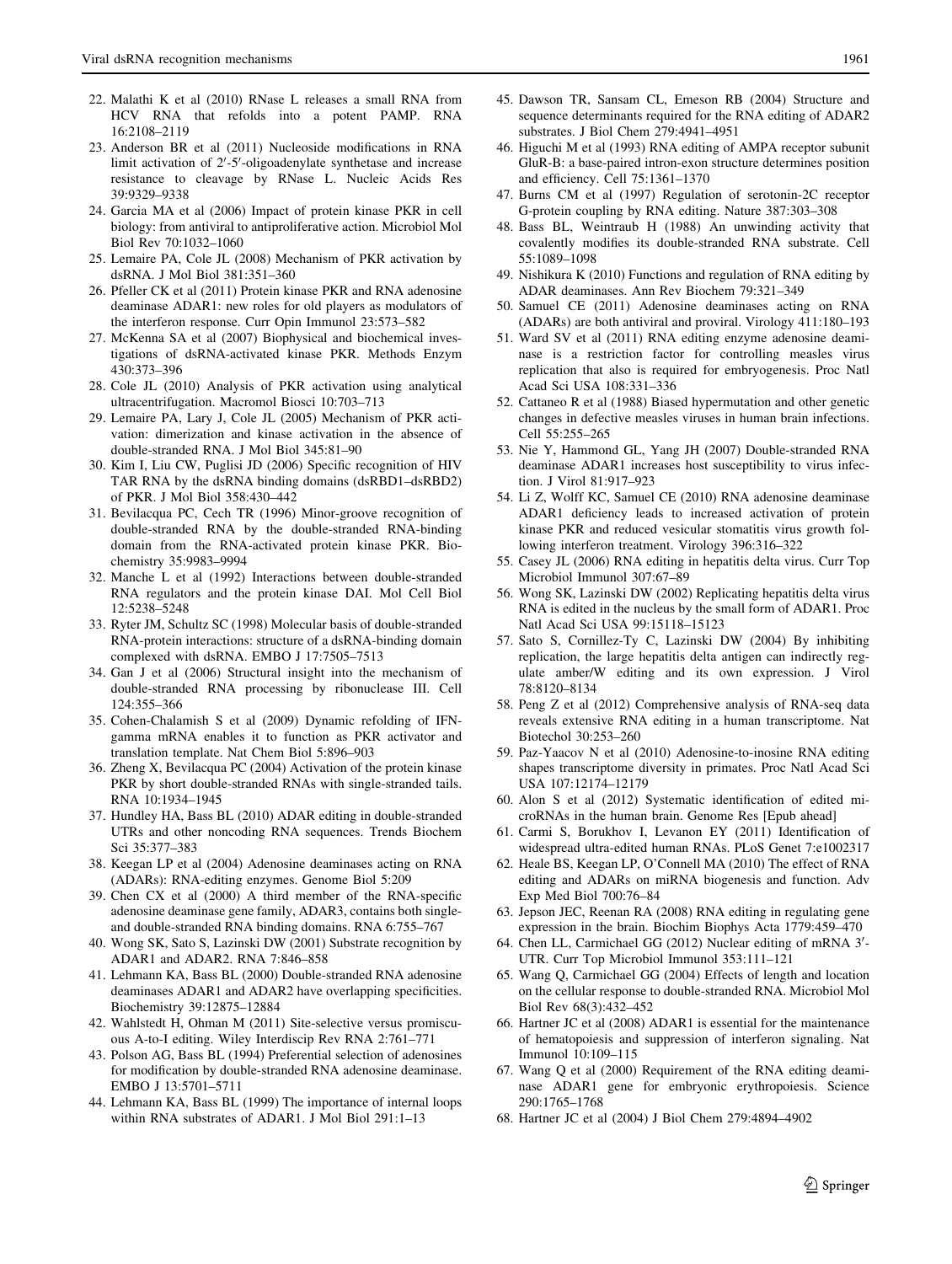- <span id="page-13-0"></span>69. Wang Q et al (2004) Stress-induced apoptosis associated with null mutation of ADAR1 RNA editing deaminase. J Biol Chem 279:4952–4961
- 70. Higuchi M et al (2000) Point mutation in an AMPA receptor gene rescues lethality in mice deficient in the RNA-editing enzyme ADAR2. Nature 406:78–81
- 71. Palladino MJ et al (2000) A-to-I pre-mRNA editing in Drosophila is primarily involved in adult nervous system function and integrity. Cell 102:437
- 72. Tonkin LA et al (2002) RNA editing by ADARs is important for normal behavior in Caenorhabditis elegans. EMBO J 21:6025–6035
- 73. Stefl R et al (2010) The solution structure of the ADAR2 dsRBM-RNA complex reveals a sequence-specific readout of the minor groove. Cell 143:225–237
- 74. Ramos A et al (2000) RNA recognition by a Staufen doublestranded RNA-binding domain. EMBO J 19:997–1009
- 75. Wu H et al (2004) Structural basis for recognition of the AGNN tetraloop RNA fold by the double-stranded RNA binding domain of Rnt1p RNase III. Proc Natl Acad Sci USA 101:8307–8312
- 76. Torralba S, Sojat J, Hartmann R (2008) 2'-5' oligoadenylate synthetase shares active site architecture with the archaeal CCAadding enzyme. Cell Mol Life Sci 65:2613–2620
- 77. Hovanessian AG et al (1987) Identification of 69-kd and 100-kd forms of 2–5A synthetase in interferon-treated human cells by specific monoclonal antibodies. EMBO J 6:1273–1280
- 78. Rebouillat D, Marie I, Hovanessian AG (1998) Molecular cloning and characterization of two related and interferoninduced 56-kDa and 30-kDa proteins highly similar to 2–5 oligoadenylate synthetase. Eur J Biochem 257:319–330
- 79. Kristiansen H et al (2011) The oligoadenylate synthetase family: an ancient protein family with multiple antiviral activities. J Interferon Cytokine Res 31:41–47
- 80. Wreschner DH et al (1981) Interferon action—sequence specificity of the ppp(A2'p)nA-dependent ribonuclease. Nature 278:414–417
- 81. Floyd-Smith G, Slattery E, Lengyel P (1981) Interferon action: RNA cleavage pattern of a  $(2'-5')$ oligoadenylate-dependent endonuclease. Science 212:1030–1032
- 82. Chakrabarti A, Jha BK, Silverman RH (2011) New insights into the role of RNase-L in innate immunity. J Interferon Cytokine Res 31:49–57
- 83. Kubota K et al (2004) Identification of 2'-phosphodiesterase, which plays a role in the 2–5A system regulated by interferon. J Biol Chem 279:37832–37841
- 84. Knight M et al (1980) Radioimmune, radiobinding and HPLC analysis of 2–5A and related oligonucleotides from intact cells. Nature 288:189–192
- 85. Rebouillat D, Hovanessian AG (1999) The human 2,5-oligoadenylate synthetase family: interferon-induced proteins with unique enzymatic properties. J Interferon Cytokine Res 19:295–308
- 86. Schoggins JW et al (2011) A diverse range of gene products are effectors of the type I interferon antiviral response. Nature 472:481–485
- 87. Hartmann R et al (2003) Crystal structure of the 2'-specific and double-stranded RNA-activated interferon-induced antiviral protein 2'-5'-oligoadenylate synthetase. Mol Cell 12:1173-1185
- 88. Sarkar SN et al (1999) The nature of the catalytic domain of 2'-5'-oligoadenylate synthetases. J Biol Chem 274:25535-25542
- 89. Hartmann R et al (1998) Activation of 2'-5' oligoadenylate synthetase by single-stranded and double-stranded RNA aptamers. J Biol Chem 273:3236–3246
- 90. Desai SY, Sen GC (1997) Effects of varying lengths of doublestranded RNA on binding and activation of 2'-5'-oligoadenylate synthetase. J Interferon Cytokine Res 17:531–536
- 91. Ghosh A et al (1997) Enzymatic activity of 2'-5'-oligoadenylate synthetase is impaired by specific mutations that affect oligomerization of the protein. J Biol Chem 272:33220–33226
- 92. Kodym R, Kodym E, Story MD (2009) 2'-5'-Oligoadenylate synthetase is activated by a specific RNA sequence motif. Biochem Biophy Res Comm 388:317–322
- 93. Grosjean H, Benne R (1998) Modification and editing of RNA. American Society for Microbiology, Washington
- 94. Nilsen TW et al (1982) Heterogeneous nuclear RNA promotes synthesis of  $(2', 5')$ oligoadenylate and is cleaved by the  $(2', 5')$ oligoadenylate-activated endoribonuclease. Mol Cell Biol 2:154–160
- 95. Molinaro RJ et al (2006) Selection and cloning of poly(rC) binding protein 2 and Raf kinase inhibitor protein RNA activators of 2',5'-oligoadenylate synthetase from prostate cancer cells. Nucleic Acids Res 34:6684–6695
- 96. Kumagai Y, Takeuchi O, Akira S (2008) Pathogen recognition by innate receptors. J Infect Chemother 14:86–92
- 97. Blasius AL, Beutler B (2010) Intracellular Toll-like receptors. Immunity 32:305–315
- 98. Temperley ND et al (2008) Evolution of the chicken Toll-like receptor gene family: a story of gene gain and gene loss. BMC Genomics 9:62
- 99. Diebold SS et al (2004) Innate antiviral responses by means of TLR7-mediated recognition of single-stranded RNA. Science 303:1529–1531
- 100. Heil F et al (2004) Species-specific recognition of singlestranded RNA via Toll-like receptor 7 and 8. Science 303:1526–1529
- 101. Lund JM et al (2004) Recognition of single-stranded RNA viruses by Toll-like receptor 7. Proc Natl Acad Sci USA 101:5598–5603
- 102. Hemmi H et al (2000) A Toll-like receptor recognizes bacterial DNA. Nature 408:740–745
- 103. Alexopoulou L et al (2001) Recognition of double-stranded RNA and activation of  $NF-\kappa B$  by Toll-like receptor 3. Nature 413:732–738
- 104. Wang Y et al (2010) Dimerization of Toll-like receptor 3 (TLR3) is required for ligand binding. J Biol Chem 285:36836–36841
- 105. Leonard JN et al (2008) The TLR3 signaling complex forms by cooperative receptor dimerization. Proc Natl Acad Sci USA 105(1):258–263
- 106. Oshiumi H et al (2003) TICAM-1, an adaptor molecule that participates in Toll-like receptor 3-mediated interferon-bold beta induction. Nat Immunol 4:161–167
- 107. Bell JK et al (2005) The molecular structure of the Toll-like receptor 3 ligand-binding domain. Proc Natl Acad Sci USA 102:10976–10980
- 108. Jim MS, Lee J-O (2008) Structures of the Toll-like receptor family and its ligand complexes. Immunity 29:182–191
- 109. Liu L et al (2008) Structural basis of Toll-like receptor 3 signaling with double-stranded RNA. Science 320:379–381
- 110. Sioud M (2006) Innate sensing of self and non-self RNAs by Toll-like receptors. Trends Mol Med 12:167–176
- 111. Schroder M, Bowie AG (2005) TLR3 in antiviral immunity: key player or bystander? Trends Immunol 26:462–468
- 112. Kariko K et al (2004) mRNA is an endogenous ligand for Tolllike receptor 3. J Biol Chem 279:12542–12550
- 113. Cavassani KA et al (2008) TLR3 is an endogenous sensor of tissue necrosis during acute inflammatory events. J Exp Med 205:2609–2621
- 114. Duffy K.E et al (2012) Lateral clustering of TLR3:dsRNA signaling units revealed by TLR3ecd:3Fabs quaternary structure. J Mol Biol [Epub ahead]